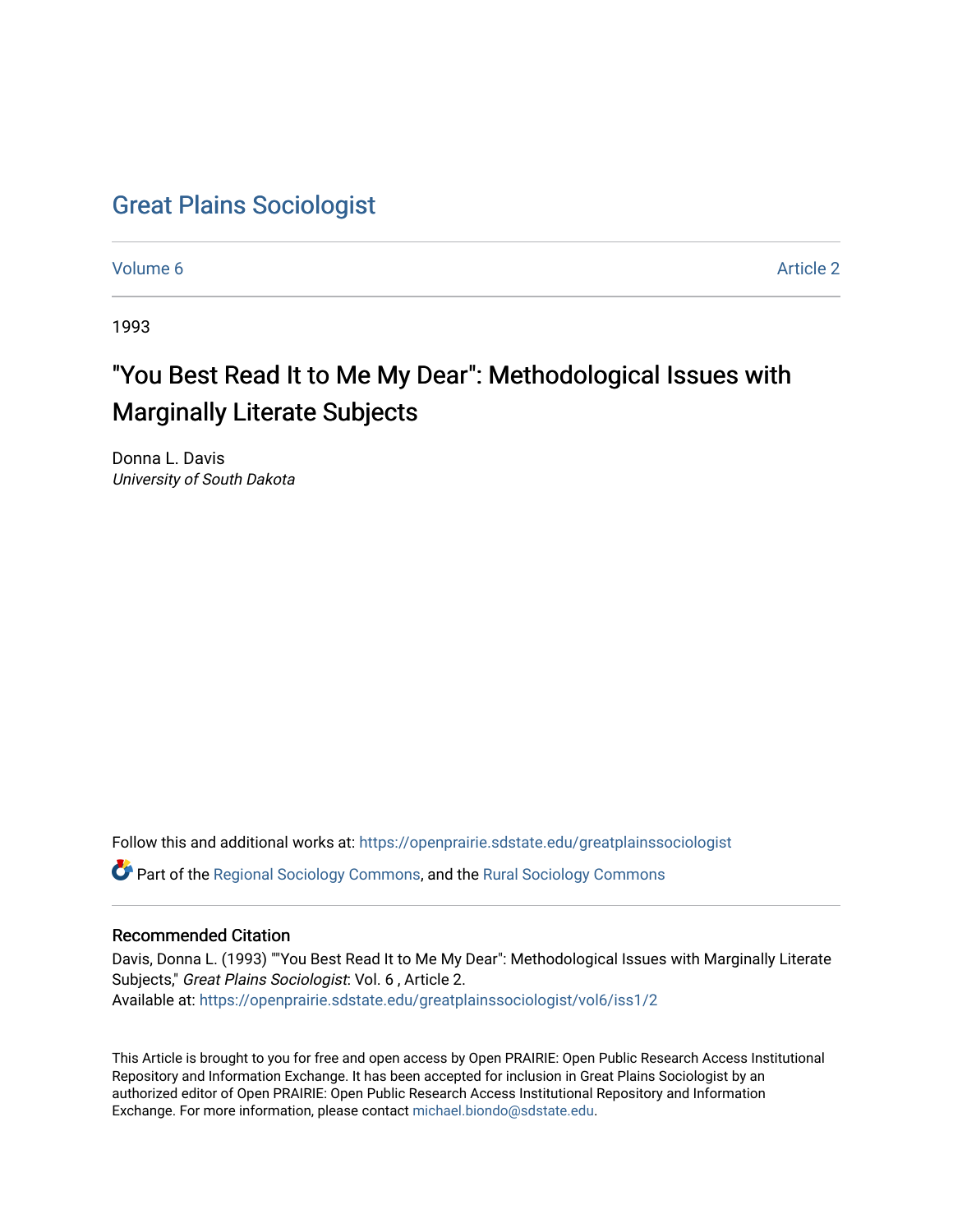## 'You Best Read It to Me My Dear": Methodological Issues with Marginally Literate Subjects

Donna Lee Davis Department of Social Behavior University of South Dakota

#### Abstract

An analysis of case examples from a study of women's experience of menopause in a Newfoundland fishing village, demonstrates the problems inherent in using questionnaires among marginally literate or illiterate populations. Evidence demonstrates that not only are the questions misunderstood by the respondents but also that questionnaires by themselves may inadvertently generate their own peculiar form of native menopause lore. Special consideration is given to describing the methodological problems of anthropological fieldwork in a small community.

## Introduction

From October 1977 to December 1978, I conducted an anthropological study of women's experience of middle aging in a southwest coast Newfoundland fishing village called Grey Rock Harbour<sup>1</sup>. During the study both qualitative and quantitative research methods were used. Fieldwork is the hallmark research method of the cultural anthropologist. As a participant observer, I joined in the daily lives of the village women. Grey Rock Harbour women lead extremely active social lives and so did I.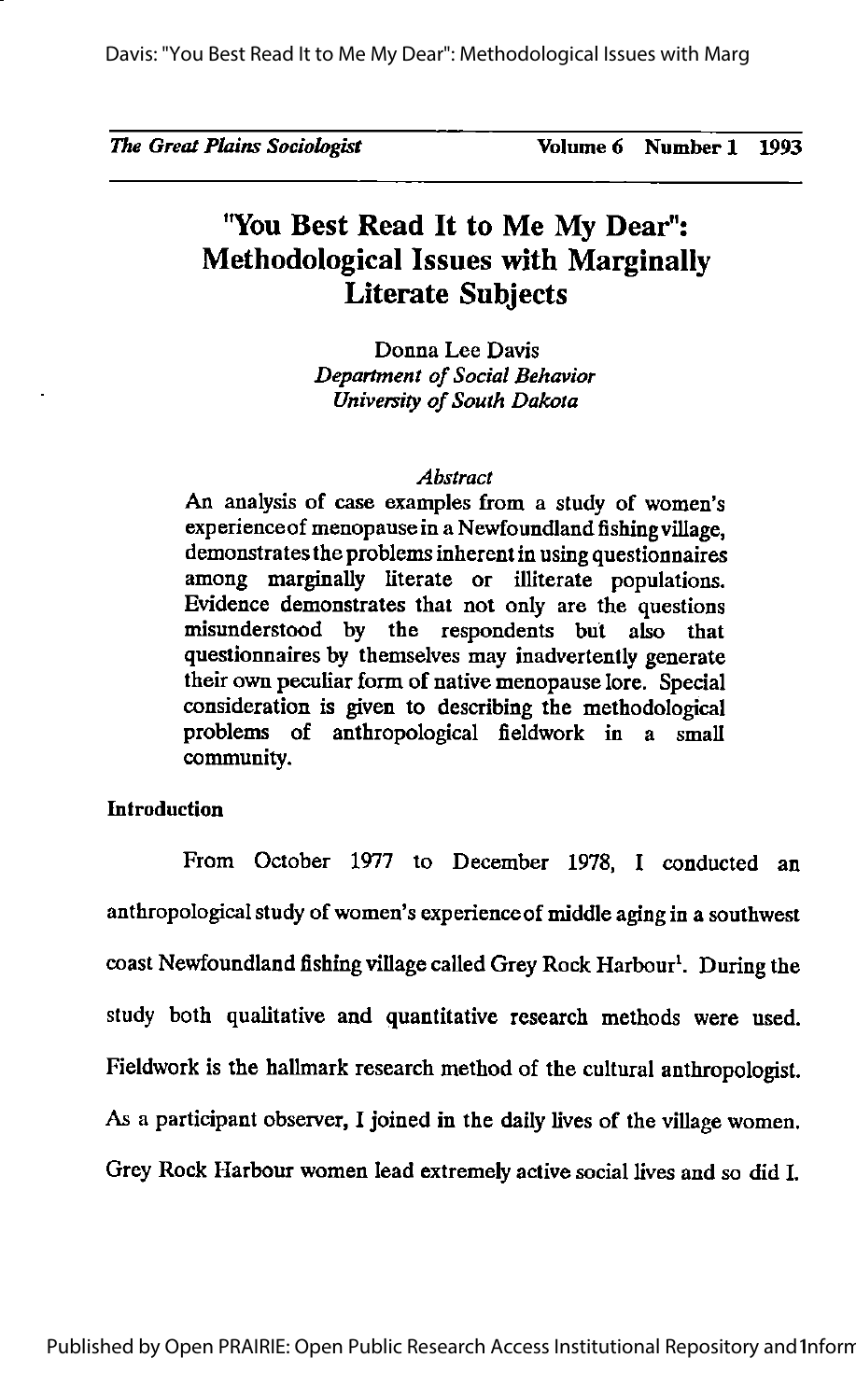As is the fashion of local women, my afternoons were spent visiting and my eveningswerespent attending the numerousvillage-widesocial activitiesthat are an important part of women's lives. So that my data would be comparable to data collected from other studies of the climacteric, ethnographic observations were supplemented by questionnaires that had been designed for cross-cultural use. Although I had not assumed that the women would be able to read or write, I did assume that they would have no difficulty responding orally to open-ended questions and questions with multiple choice answer options. Additionally, I assumed that there would be a minimal problem with language and communication since I was dealing with an English speaking population.

The original intention of my study was to compare women's experience of menopause in my Newfoundland sample to Neugarten, Wood and Loomis's (1963) sample of United States' middle-class women. Besides collecting a large amount of demographic and life history data specifically relevant to the Newfoundland women (Davis, 1983a), I planned to administer slightly modified versions of the Datan, Antonovsky, and Maoz (1981) Socio-cultural Patterns and Involutional Crises Interview Schedule [SPIC] and the Neugarten, Wood, and Loomis (1963) Attitudes Towards Menopause Checklist CATMI. The primary goal of the study was to collect cross-culturally comparable quantitativedata. Morequalitativeinformation

 $\overline{2}$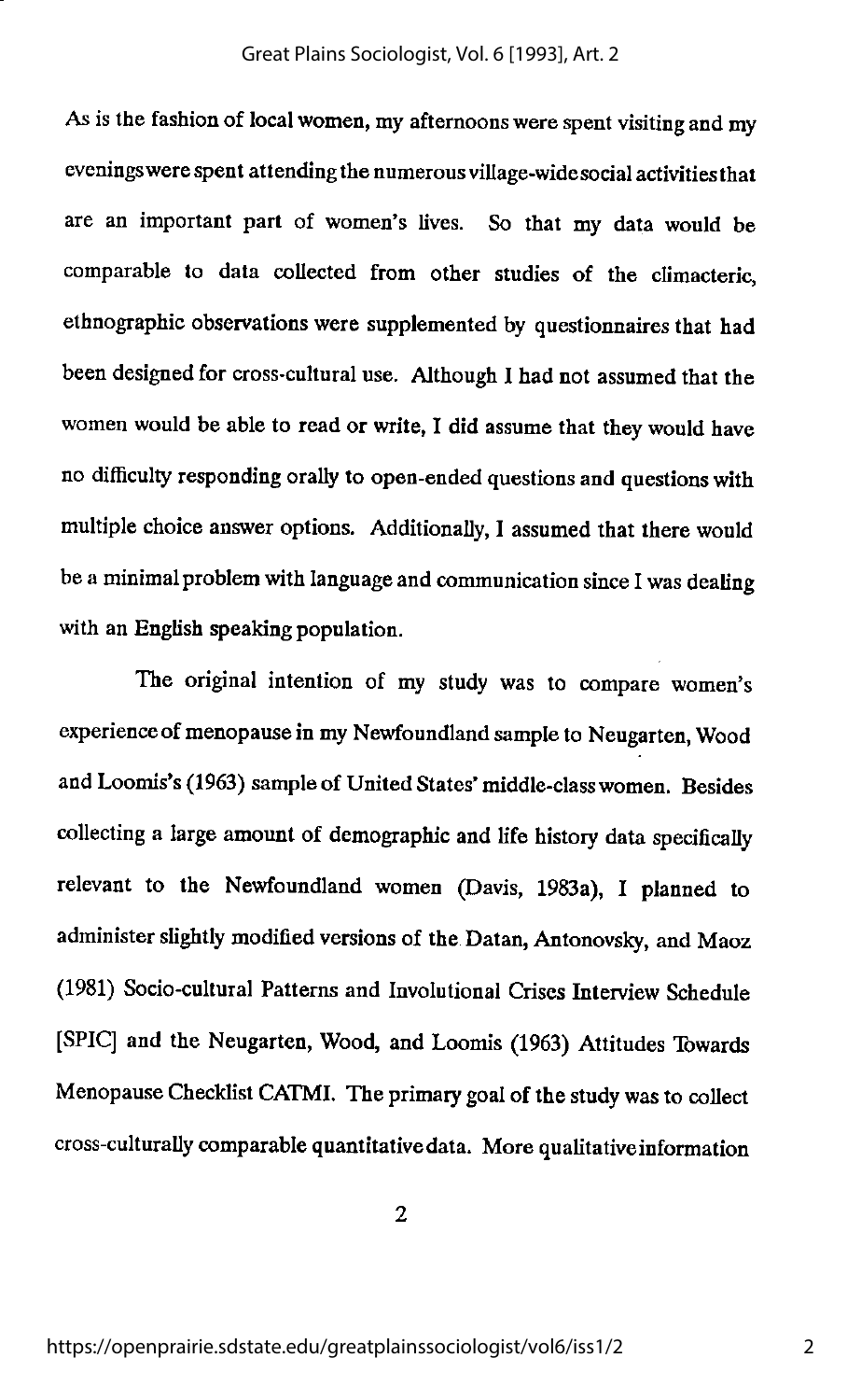based on ethnographic observation was to be used to supplement and interpret quantitative findings. In actualitywhen the fieldworkwas finished, I had little faith in the validity and reliability of my quantifiable results<sup>2</sup>.

Since I have already written extensively on outport society (Davis, 1982; 1983a; 1983b; 1984; 1986b; 1989), and on how culture (as an effector of women's experience of middle aging and menopause) acts in ways that are not readily amenable to quantitative measurement (Davis, 1983a; 1985; 1986a; 1986c), I will not focus on these issues here. In this paper I would like to use my own fieldwork experiences to discuss the problems which any researcher can expect to encounter when attempting to combine qualitative and quantitative research methods. In the analysisthat follows Grey Rock Harbour is presented as a prototype of a small, traditional and marginally literate population that, with some justification, is suspicious of the intentions of strangers'.

I will explain how combining fieldworkwith questionnaires brought both the assets and liabilities of each method into fore. Case examples are used to illustrate the problems that reliance on questionnaire surveys among marginally literate or illiterate populations may incur. First, I will discuss how people that have not been exposed to academic research or researchers may fail to adequately understand the nature of the research process and thus consciously or unconsciously thwart the effectiveness of a particular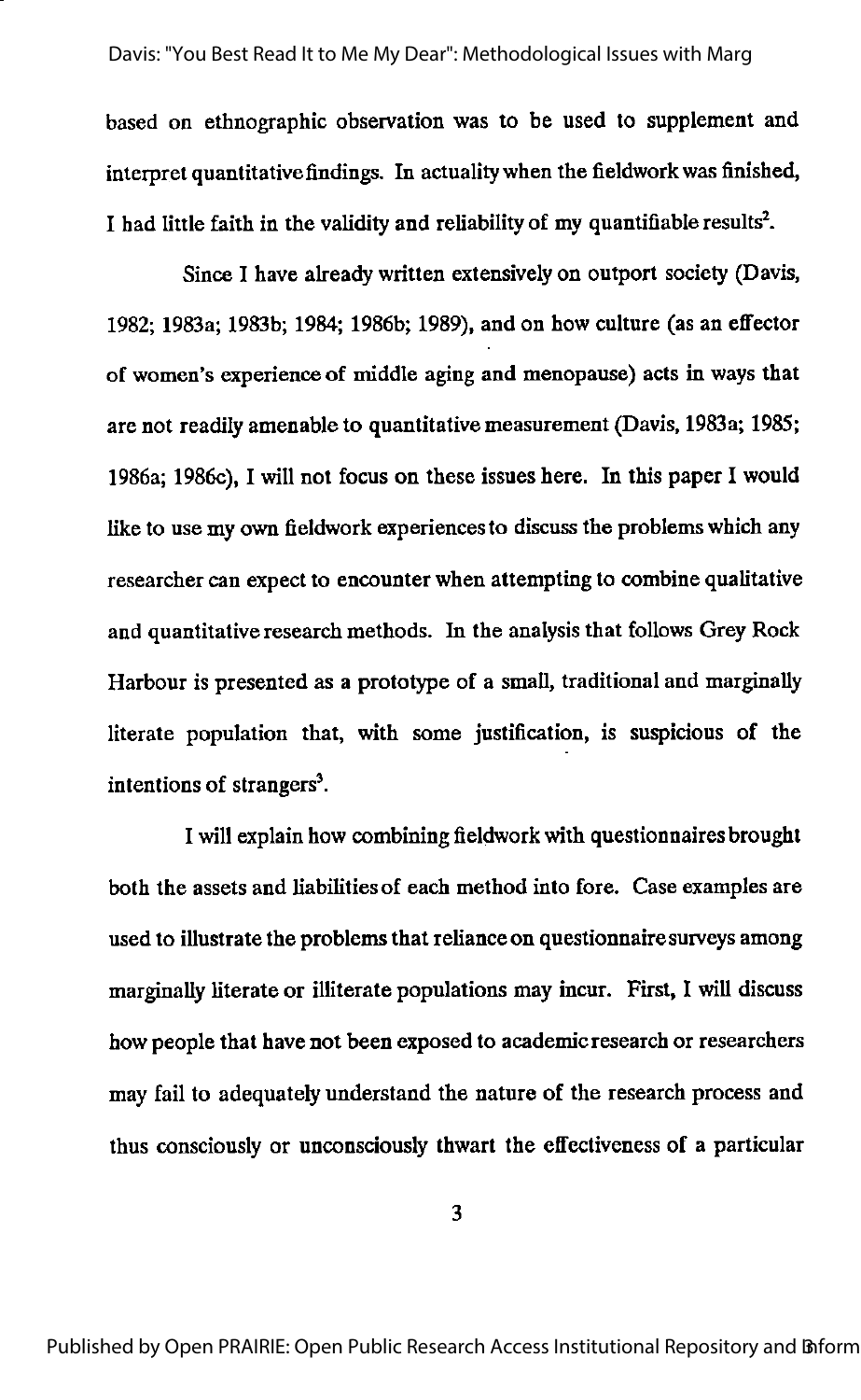study. This is especially true when that research seeks information on topics (such as menses and menopause) that are conversational taboos or to make public highly personal or intimate aspects of life. Second, statements from informants illustrate how the menopause experiences of women are inadequately tapped by questionnaires from other researcher's or the informant's point of view. Finally, special consideration is given to describing the process by which the questionnaires came to generate their own peculiar native menopause lore.

## Problems of Access to Data

According to Margaret Lock (1986), low response rates(10-15%) to menopause surveys among Japanese women are due in part to the fact that Japanese women receive so many mail surveys that the responsibility of filling them out becomes quite onerous. Apathy, not illiteracy is a problem inJapan. Newfoundland women are not likely to respond to surveys either. But they are hardly apathetic. A Newfoundland survey can generate a great deal of excitement not to mention misunderstanding. Since marginal literacy or illiterate poses limitations on the nature of data collection in this population, data must be gathered through telephone or personal interviews. Although exposed every five years to census takers (who locals suspect are government spies checking for welfare, fishing or tax fraud), Harbour folk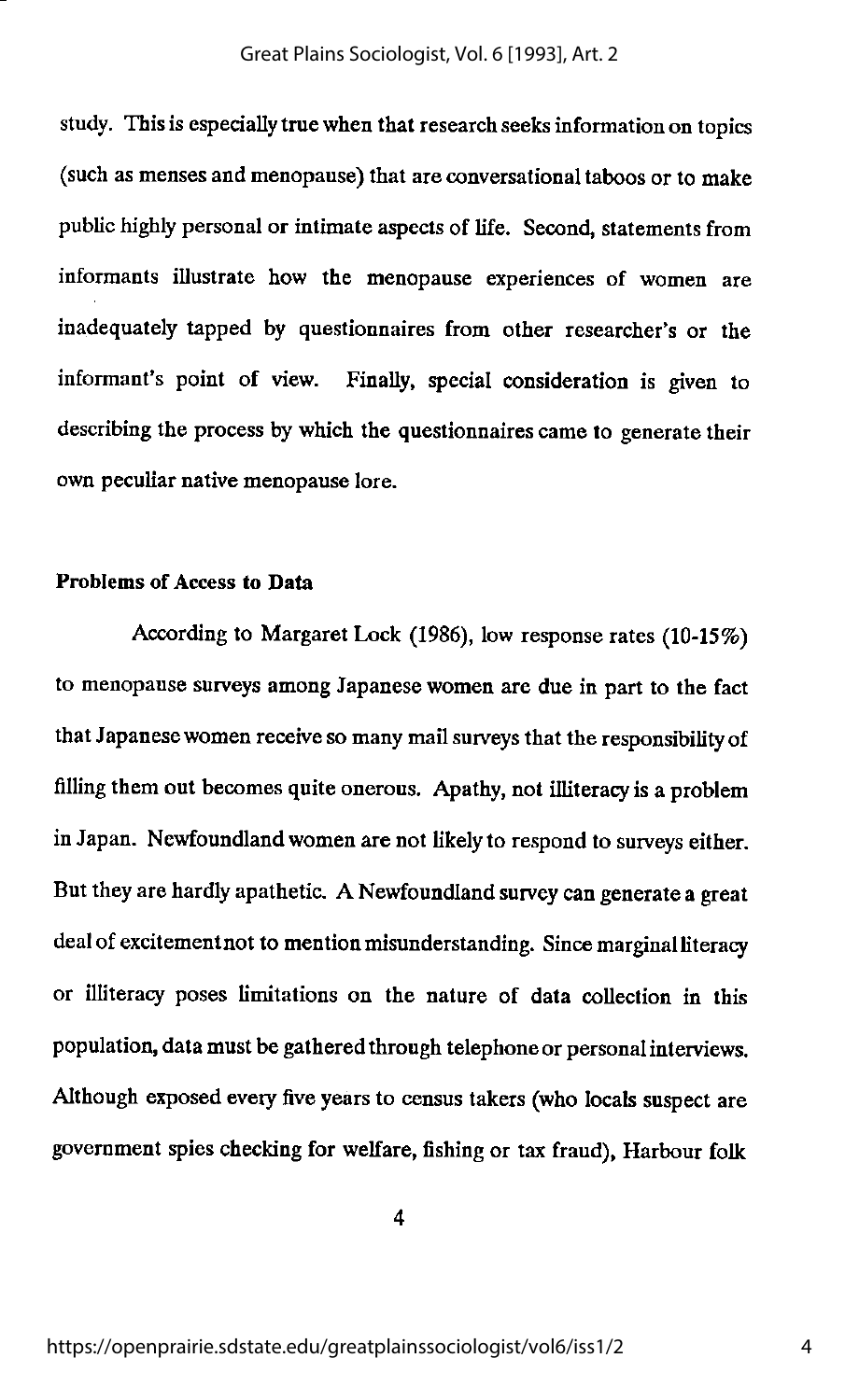are not used to academic researchers or familiar with their purposes and methods. While I was in Grey Rock Harbour, two survey attempts met with disastrous results. I doubt that either interviewer had any idea about the nature of the villager'ssuspicious reactions to their inquiries. Both of these examples illustrate the strategic importance of long terms residence and participant observation in the community of study.

## Case I - The Black Stranger

Strangers are rare in Grey Rock Harbour. As soon as one is sighted,village women telephone each other trying to figure out why the stranger is there. In early spring a stranger stopped at the local post office to ask if there was a place to eat nearby. The postal clerk directed him to an adjacent village and asked what had brought him to this place. The stranger responded that he had come to ask husbands and wives some questions about the reading habits of their children. While the stranger was sent to a neighboring village for his meal, curious locals began to speculate about the purposes of his visit. The stranger was Black, drove a big black car and wore a long black coat. To me he was a very urbane sophisticated Black gentlemen. 16 The Harbour folk he was "The Black Stranger" [the devil incarnate]<sup>4</sup>. Gossip and speculation about this unusual character spread like wildfire through the village. Everyone wanted to know what the Black Stranger was up to? Was he a government spy, a proselytizing Jehovah'switness, a new social worker, or even another anthropologist? Why did he want to see husbands with their wives? Why was he so concerned about children?

By looking out their windows most people have a panoramic view of the village. That afternoon I was a part of the community of observers who watched, hidden behind drawn curtains, as the Black man knocked on one door after another to no avail<sup>5</sup>. Not one person was home. As soon as the stranger would leave, lookouts would use the telephones to warn the women in the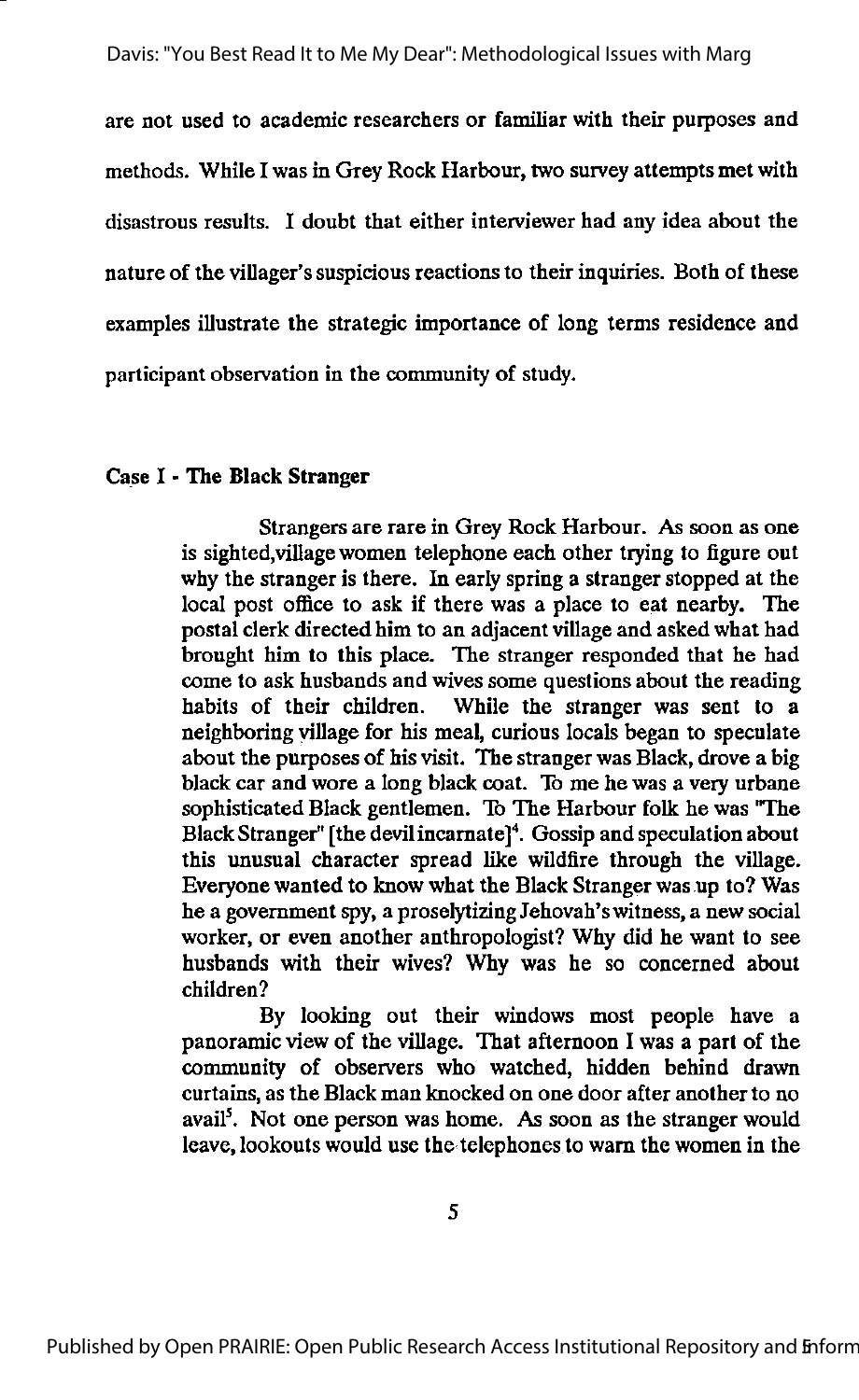house he was heading towards next<sup>6</sup>. Finally on the far side of the village, a curious woman, whose husband was at home, let the Black Stranger into her kitchen. After askinga series of questions about what kinds of reading material they kept for the children in the house he tried to sell them a very expensive children's book collection. When he asked why no one was home, our brave respondent replied that everyoneworked at the fishingor fish plant all day and all night and were never at home. If he wanted to find people at home he would have to return in August'.

At this time I really began to appreciate the decision I had made to sacrifice large sample size to in-depth research with a smaller population<sup>8</sup>. By taking the time to establish rapport with my informants, I gained welcomed entrance into every village household. The Black Stranger was particularly frightening, but any well dressed stranger knocking on doors could have received similar treatment. Harbour folk have a long tradition of being suspicious of the motives of outsiders. The importance of long-term participant observation as a research strategy was further brought home to me through a series of events which were actually shaped by my own presence in the village. Case II describes the lack of interviewing success encountered by a telephone interviewer.

## Case II - The Phantom Caller

Soon after the Black Stranger episode, a neighboring woman was called for a telephone interview. According to the woman, a female interviewer had asked a number of questions about her health and then wanted to know how many children she had and what kinds of birth control she used. She immediately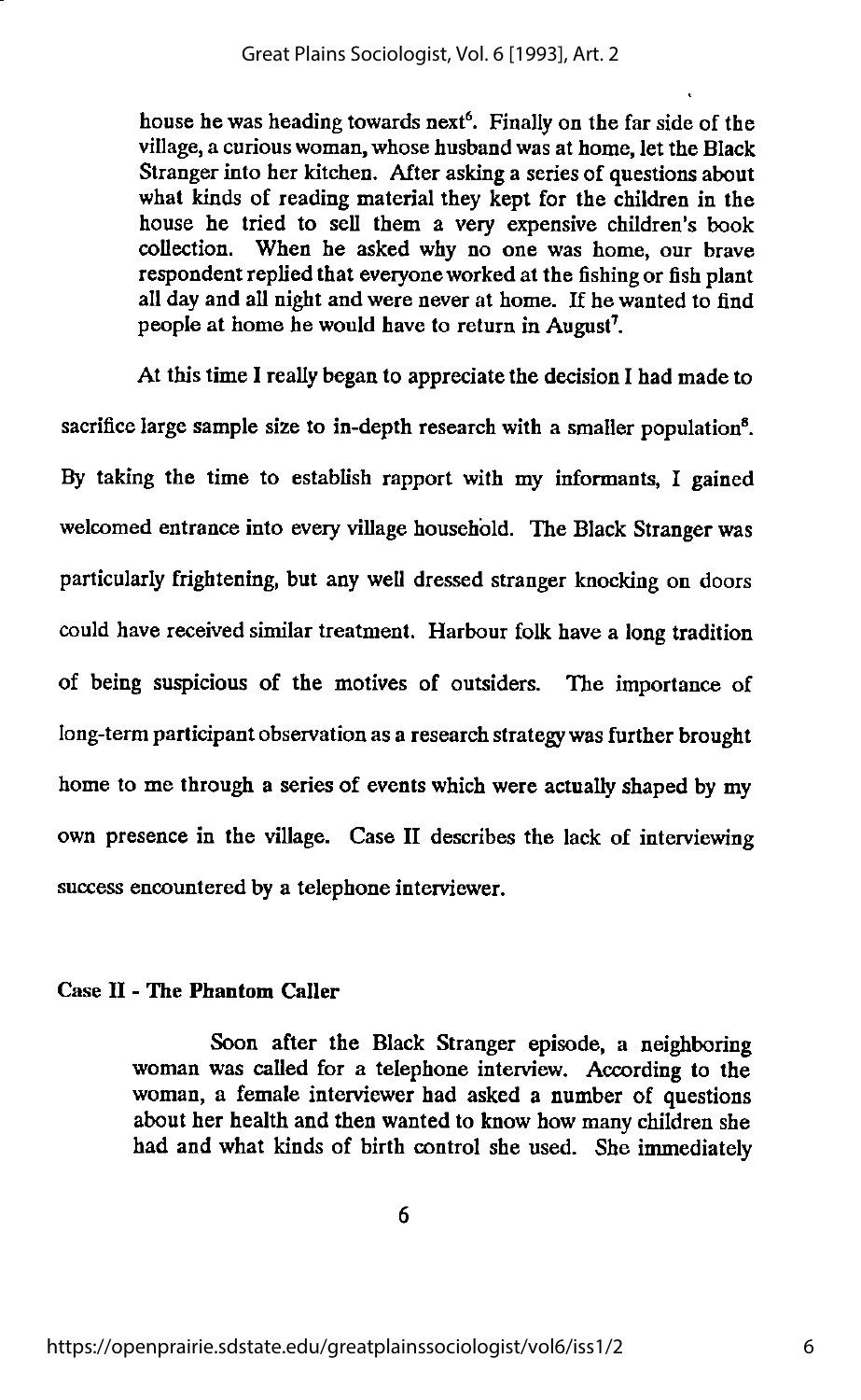called me and asked what was going on and what she was supposed to have done. The birth control interview was the major topic of joking and talking among the 68 women who attended church darts that night. Because I was also conducting my interviews at that time, the women asked me if I knew anything about this and also asked me for advice on what they were supposed to say if they were called. I reiterated the same informed consent spiel I had been using for my own interviews. I responded that this individual was in no way associated with me. I told them that it was their choice to participate or not. The interviewer had the responsibility of informing them who she was, why she was calling and for what purpose the information they gave would be used. Most importantly, they had the right to refuse to participate or not to answer any question that they did not feel comfortable answering. The next day about 20 women were called. Most of them refused to participate saying they already had their own interviewer. One woman even said, "I told her [the telephone interviewer]a bunch of lies so's you'd be the only one who got it right." The women felt that this kind of information ought to be saved for me and me alone, since I cared enough to live there to get it.

Each of these examples illustrate how difficult it can be to do inter

viewing in a place like Grey Rock Harbour. A history of exploitation and oppression often leave people in economically and sociallymarginalsettings, like Grey Rock Harbour, with good reason to be suspicious and fearful of outsiders (Sider 1986). I lived in the villagefor nine months before I started interviewing. People liked me and trusted me. They found my interview questions to be offensive but werewilling to participate in my study because we had become friends.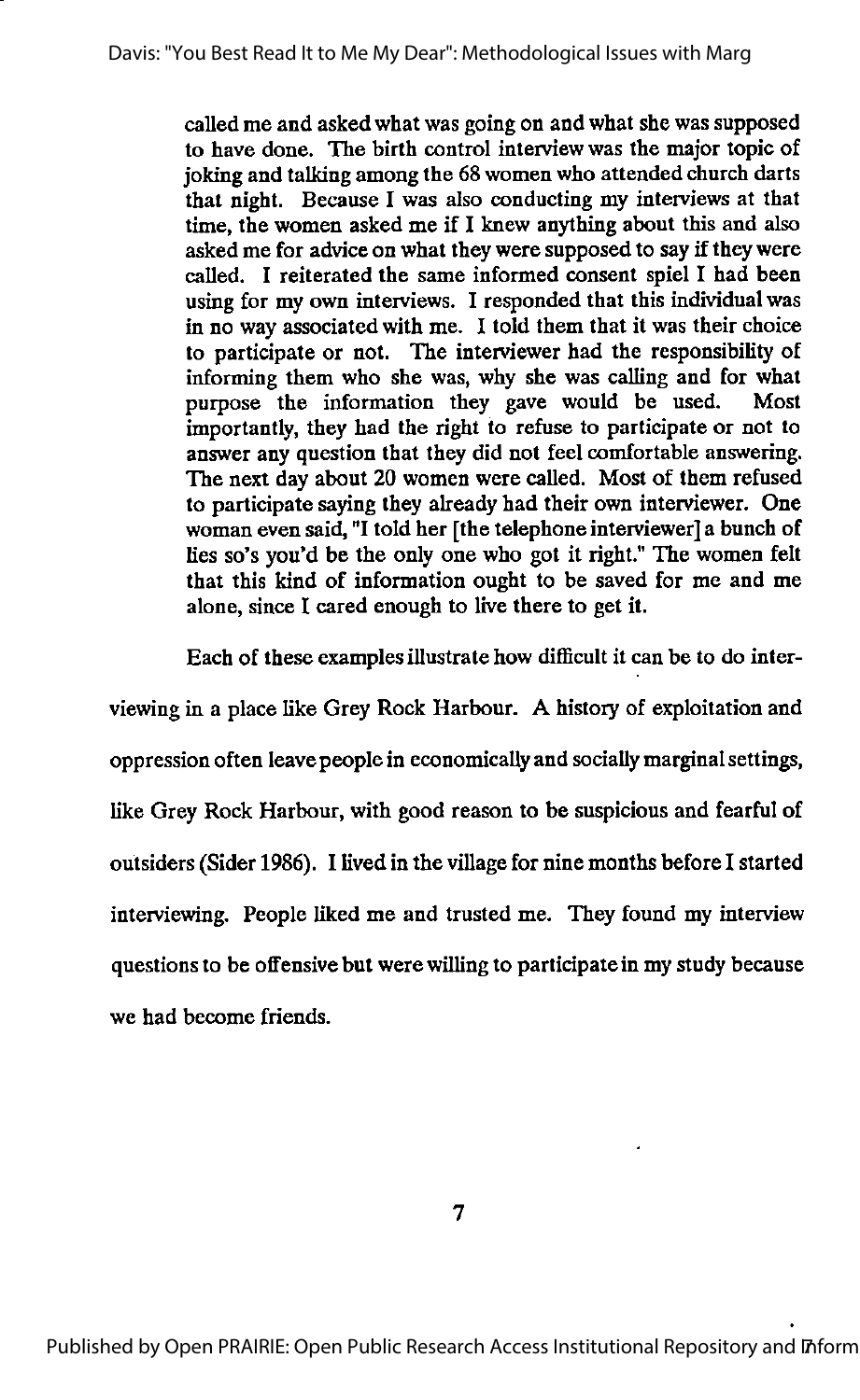## Communication Problems in Questionnaire Research

The problems of doing survey questionnaireresearch in settings like Grey Rock Harbour do not stop once you get your foot in the door. Not only was I trespassing on the intimate domain, my questions were perceive as confusing if not outright "stunned" [stupid] by my informants. One of the major limitations of survey questions or directed response studies is the assumption that all populations have the skills and desire to do well on the tests and that the researcher and the respondent share similar frames of reference. Additional factors which I found to undermine the validityand utility of my own quantitative measures include the assumptions that respondents can rank responses along linear continua (Likert scales) and that the questionnaireitems contain sufficient contextual information. When interviewing I took notes on women's responses to the questions I was asking. In some cases these comments were extensive. In retrospect it seems to have been a wise decision. Based on my notes, the next two examples illustrate the problems which can arise when informants, many of whom have had no formal schooling, lack basic test taking skills.

Because I knew the village women would have literacy problems, I was fully prepared to read questions to them and to explain words and phrases with which they may not be familiar. However, I was not prepared for the amount of explaining I would have to do in order to make the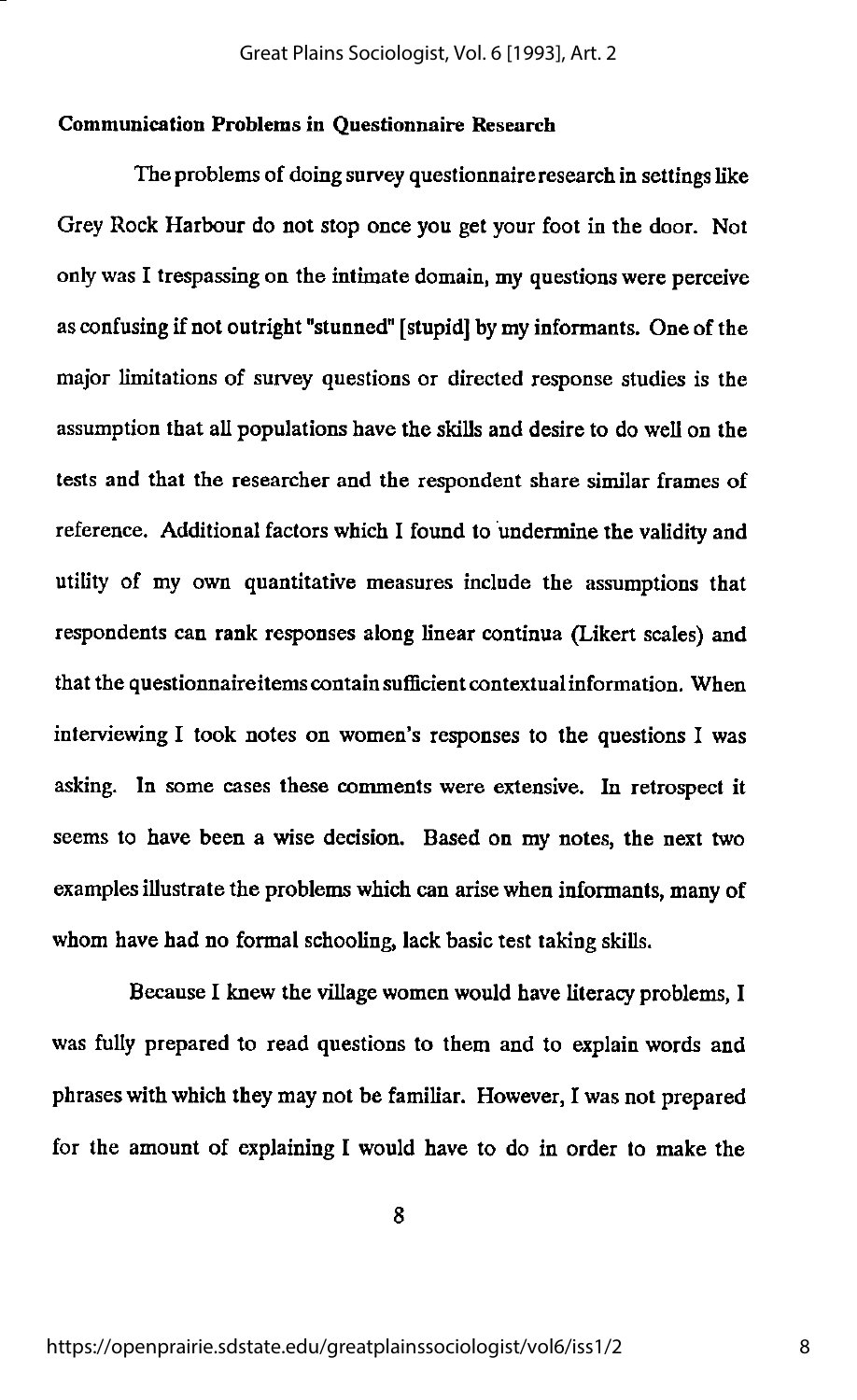question relevant. Nor, had I anticipated the extent to which the multiple choice answer format was incompatiblewith local conversationalstyles. The following cases illustrate the problem that Harbour women tended to have with multiple choice answers and psychometric measures. Case III challenges the assumption that amounts of worry can be ranked along a linear continuum. There is a section on the Datan, Antonovsky, and Maoz (1981) interviewschedule which is used to assesstopics (such as husband's health, your own health, finances, growing old etc.) and degrees of worry they evoke (1. especially worried, 2. quite worried, 3. not so worried, 4. almost not at all worried, or 0. not relevant). The purpose of Datan's questions is to elicit responses which will show if and how the nature of life stressors may change over the life cycle. What this question does not foresee is that in Grey Rock Harbour worry is a hypercognitized emotion—a complex concept of affect expressed through complicated conversational rules (Davis 1983a, 1984, 1986a, 1986b, 1989). The simplistic rankings demanded of this woman were out-of-sync with local "worry talk" and our conversation illustrates her attempt to come to terms with the interview situation. Although this woman represents an extreme case, the verbal exchange generated by this supposedly straightforward question illustrates the problem she had both in understanding the nature of the inquiry and in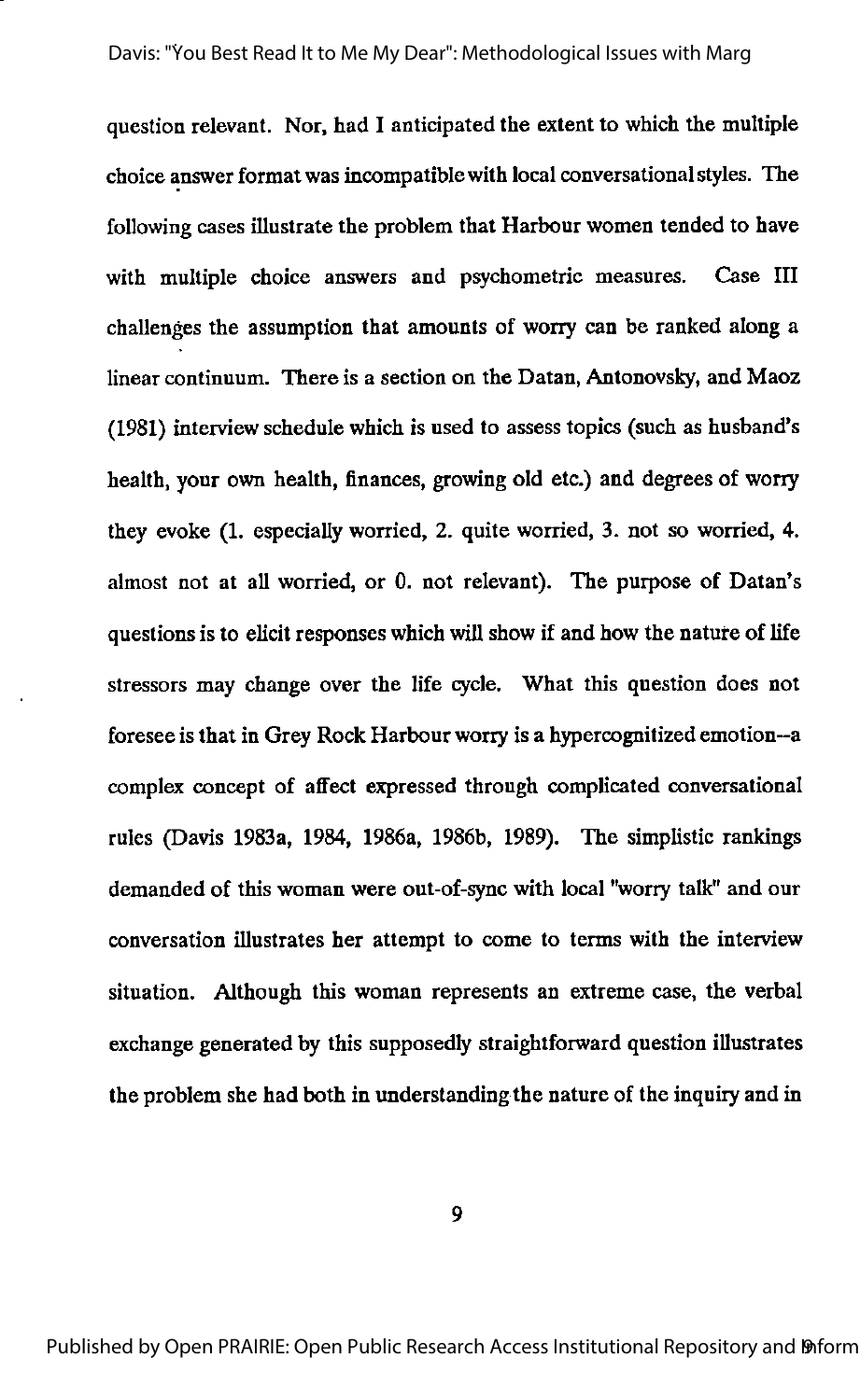ranking the categories of worry. In this and the following examples "I"

(interviewer) refers to myself and "S" (subject) to the Harbour woman.

## $Case III$

- I: Towhat extent do you have worries and problems about your work about the house? Are you 1. especiallyworried, 2. quite worried, 3. not so worried, 4. almost not at all worried or 0. not relevant?
- S: Which do you mean dear? Worry or problems? You can have one without the other you know. Mabel over in Crow Cove....
- I: This is about you. (Repeat question and answer items 1-4,0.)
- S: Well my dear, why you ask that is beyond me, but I do tells you, I do worry some awful. To tell the truth, I worry more than most, always have... [I] got it from my own mother, her nerves you see...
- I: What about worry over your work in the house?
- S: Tell me again what I'm supposed to say?
- I: (Repeat question and answer items 1-4, 0.)
- S: I used to find it worrisome when my mother-in-law was living with us. She wouldn't let me alone...[she] said I never knew how to do anything right. Is that what you mean?
- I: Is it a worry for you now at your present age?
- S: What does that 1 mean again?
- I: Especially worried.
- S: And the others?
- I: (Repeat question and answer items 1-4,0.)
- S: What's the difference between "quite" and "not so" worried?
- I: The "quite" means you're more worried than the "almost not at all" does.
- S: That's not how we mean it, my dear. I'd say "quite" was the four, not the "almost not at all."
- I: That's not the question. Here "quite" means more "than not at all." Do you worry about housework now?
- S: No, I shan't be so silly as to get all worked up over that. Give me naught. That's how we say zero.
- I: That means it's not relevant.
- S: What does relevant mean?<br>I: Here, it would mean you de
- Here, it would mean you don't do housework, like if I asked you about your husband and you didn't have one.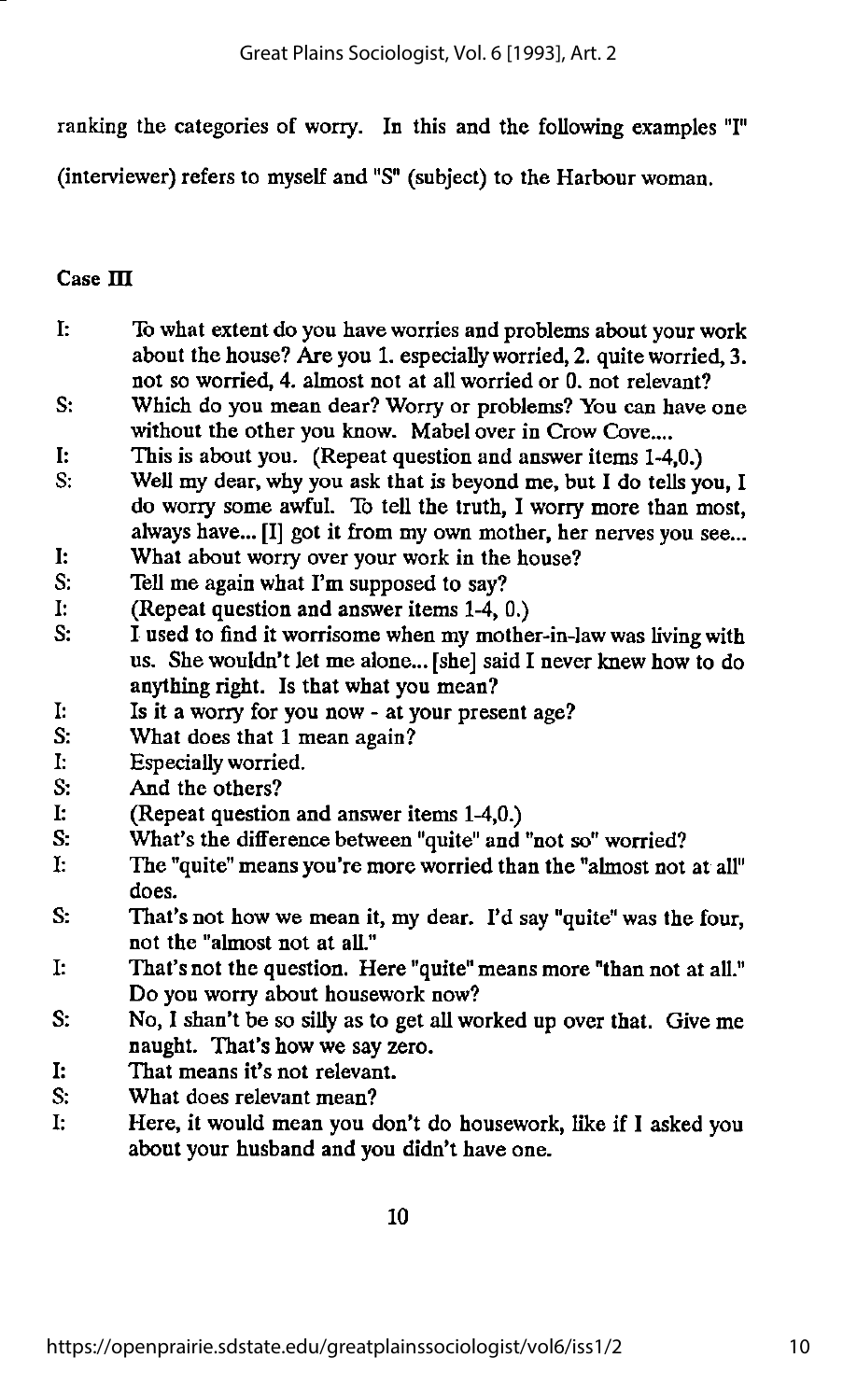- S: This test is some stunned [dumb].I have a husband.
- I: I know, but do you worry about your work in the house?
- S: I find doing the dishes four times a day [to be] a bother.
- I: I think worry here is supposed to mean stress, or anxiety.
- S: What?
- I: Like does it get on your nerves?
- S: Well then dear, you understand it better than I, you check what you sees fit.
- I: 'You tell me what you think first.
- S: Either you worry or you don't. Some days it grates on my nerves. •Some days it doesn't.
- I: Housework?
- S: No that'd be foolish, unless mother's trying to help and its spring cleaning time. I worries that she's too old but you can't hold her back. Poor dear's had one hard life.
- I: (Repeat the question and answer items 1-4,0.)
- S: What did Betty tell you on this one?
- I: This one's for you. I need your answer.
- S: It's hard to say, I want to do well on this test but I must be some stunned because Fd never thought about it like this.
- I: It's not a test. In this case you're the expert, you have all the right answers. I'm just here to learn from you.
- S: Well my dear, if that's how you see it, I'll take the five.
- I: There's no five. (Repeat answers for items 1-4,0.)
- S: O.K. It's probably a lie but I'll take the four.
- I: Thanks, ready for the next question?

Not only was my informant constrained by the ranking system, she

was considerably frustrated by her inability to express the numerous

ramifications of the local meaning of worry within the confines of the

question.

Another exampleshows how informantsrarely felt qualifiedto agree

or disagree with abstract statements where they felt that sufficient information was lacking. The respondent below feels unable to make a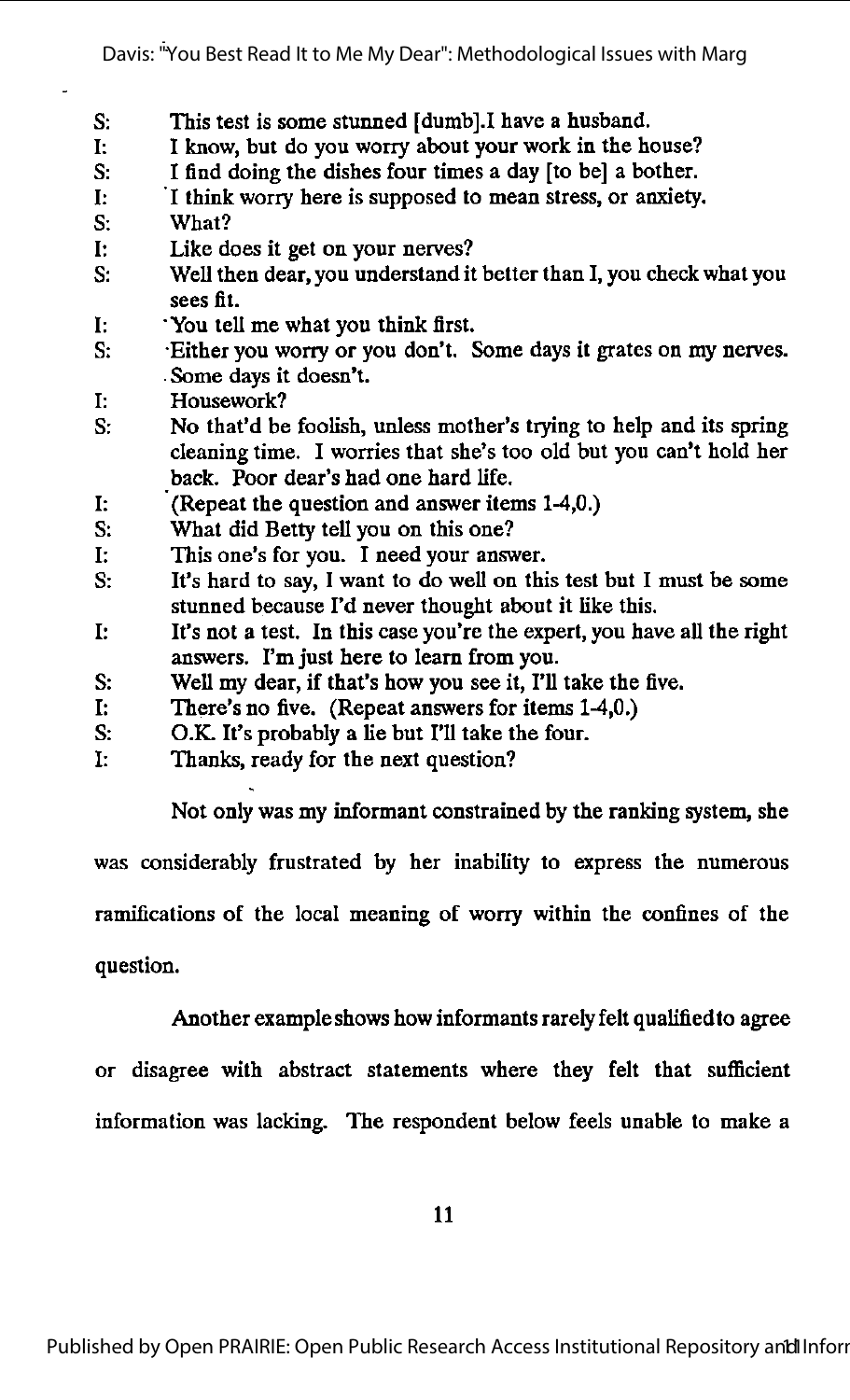judgment about an item of the ATM because she feels that the statement

is too removed from individual experience and that not enough information

is contained in the statement to merit conclusive judgment.

## Case IV

- I: Agree or disagree. Going through the menopause (the change] really does not change a woman in any important way.
- S: You mean does "the change" change a woman?
- I: Yes.
- S: Why do you think it's called "the change?" We say "change from women into child." That means there's no more babies.
- I: Is that important?<br>S: Depends. Twasn't
- Depends, Twasn't for me. I was glad to see the end of it.
- I: Agree or disagree. (Repeat the question.)
- S: Well it was important for Emmie shewas always hoping for a little boy.
- I: Do you think this is generally true for women in the Harbour? (Repeat question.)
- S: Well, there's Victoria who took to nerves on the change, and Annie uses the vaseline you know.
- I: Yes, but is it important for women in general?<br>S: My dear I can only speak for myself. Twould
- My dear, I can only speak for myself. Twould not be fair to speak for others.
- I: (Repeat question.)
- S: This is some silly. You don't know and you don't care til it happens to you. But then you're too young to know that, my dear.
- I: Yes, but when you talk about the change with your friends you must come to some kind of conclusion.
- S: Well, my dear, you talk to my friends, I can only speak for myself.
- I: Well, answer the best you can, I've got to check something. (Repeat question.)
- S: O.K., the first one...agree is it?

Although she knew about these changes, my informant was unwilling

to judge whether or not they were important changes or important for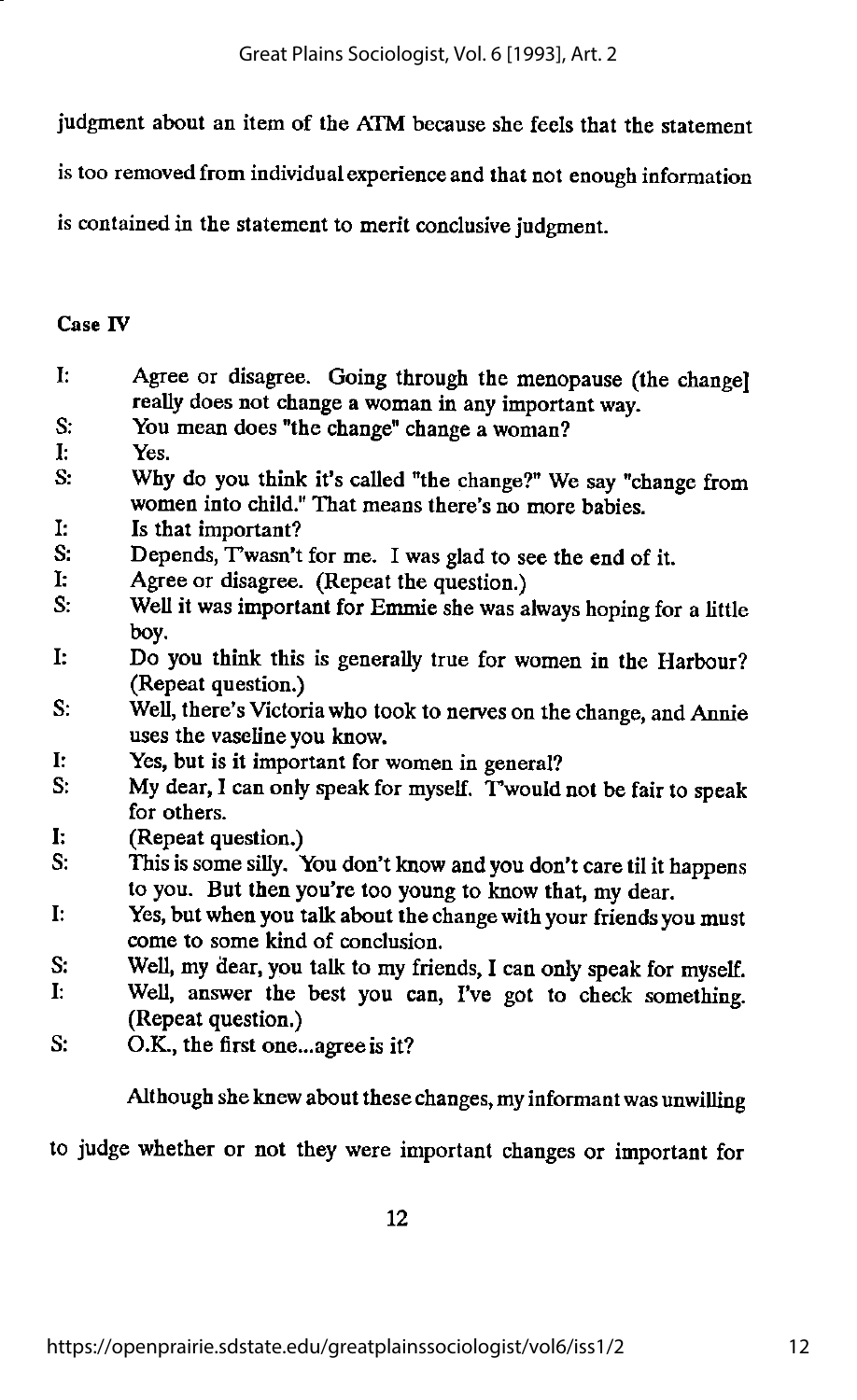women in general. This is a typical response in small village settings and makes the results of all paper and pencil tests suspect, unless they have also been verified by less formal questioning and ethnographic observation.

Other issues raised by my research experience concern the reliability, validity and cultural appropriateness of standardized assessment strategies. The combination multiple choice and open-ended questions on the survey along with my prolonged association with informants, daify participation in gossip networks and firsthand observation of behavior in context, provided excellent opportunities to cross check or validate much of my data.

#### Ethnographic Validation

A major problem with my questionnairewas the lack of agreement between parts of the questionnaire (Davis 1983a). Women were highly inconsistent in their responses and would constantly change their answers from one section of the interview schedule to another. Some women would consciousty change or reassess their answers during the interview. For example, if I asked a woman if she had ever experience a hot flash, she would immediately say "no", consider her answer for a while and then say, "To tell the truth I tells a lie, I got 'um after my third husband drowned, but they t'weren't nothing to mark". Other women were less likely to point out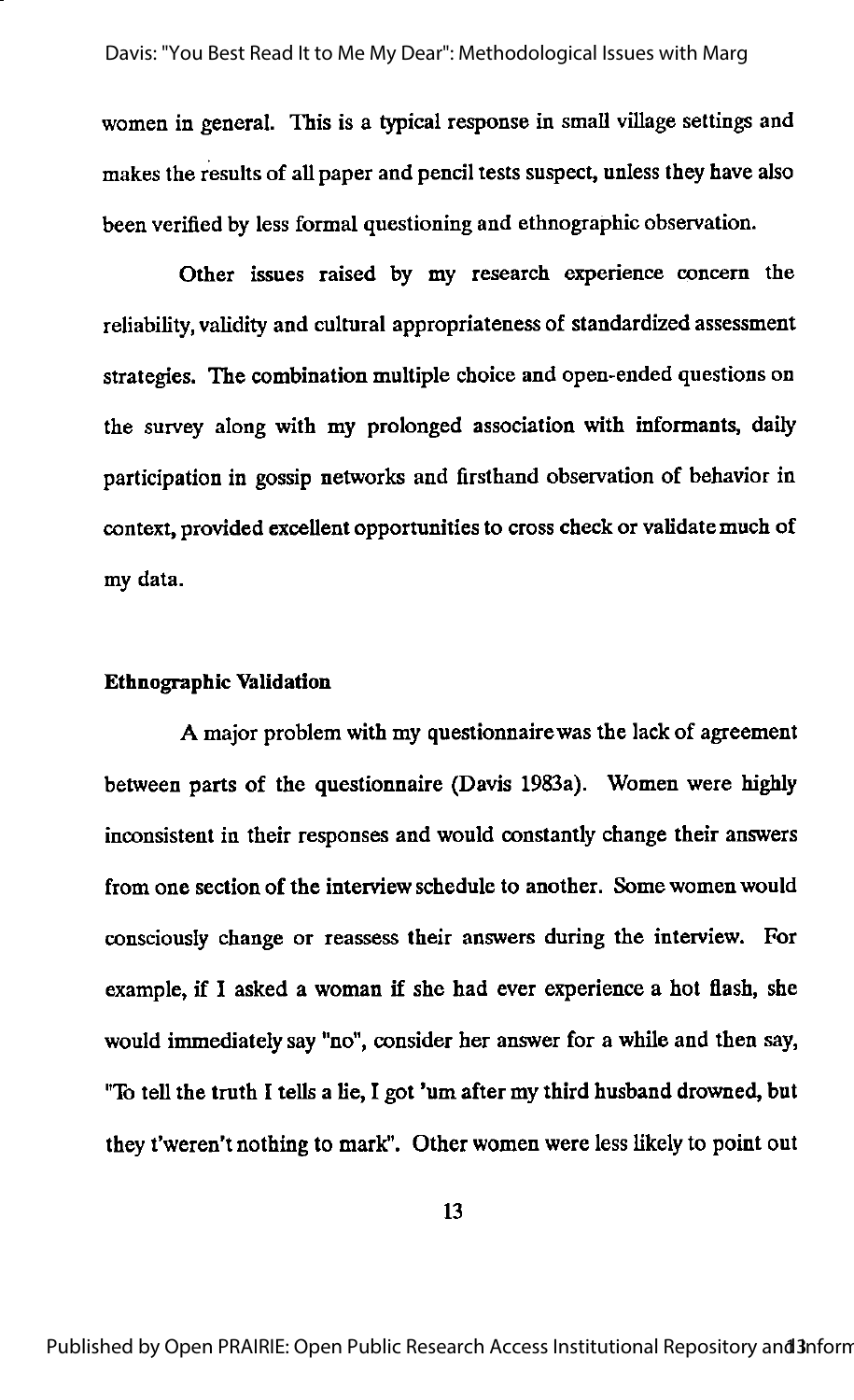incongruitiesin their answers. For example a woman would agree with the ATM statement that the change does not change you in any important way. But when she was asked the open-ended version of this question in another section of the interview she would respond, "My dear, I haven't been the same since ... no one ever is." Likewise, a woman who told me, "I sailed right through it-I can't understand where all this racket you hear about the change comes from. We [Newfoundlander] must be coming up a weaker race" is reputed by village gossips to have had the one of the most difficult times on 'the change' in modern memory. When I confronted her with this discrepancy (at a later date) she told me, "Well yes, my dear, but I didn't know you so well then." An excellent source of information was my landlady, the subject of my first interview. When I came back from an interview she would ask, "Now what did Evelyn tell you?" I told her that my interviews were confidential, but my landlady would go on to tell me her view of how Evelyn should have answered the questions. This was a good source for cross-checking the data and shows the importance of participation observation or ethnographic validation (Davis 1985).

## The Drawbacks

 $\ddot{\phantom{0}}$ 

Being a part of village life was not always helpful. In order to gain the respect, confidence and cooperation of local women, I tried to live up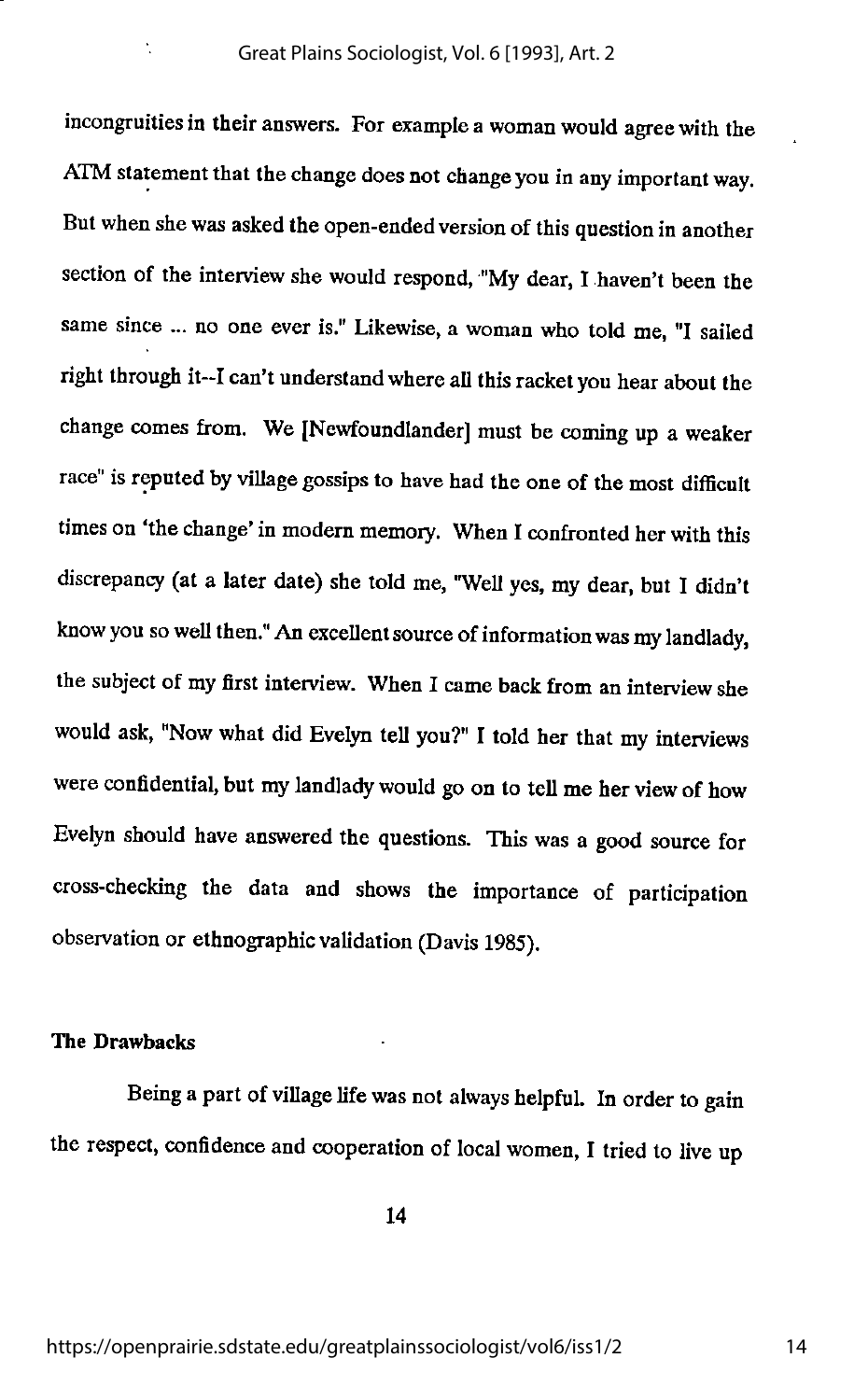to local standards of female comportment and behavior. My behaviorin the field reflected on the reputations of the families with which I lived. As fictive kin, I was included in all their family celebrations and outings and became constrained to a considerable extent by local mores (Davis 1986c). This in turn had an effect on the process of participant observation and the interview process. I was in the position of asking women intimate questions about themselves and their bodies that were not considered to be an appropriate topic of conversation, especially between non-relatedwomen of different generations. In deference to my education, women were generally willing to answer any questions I asked. At the completion of several interviews, I was told that I had just obtained information that had never been passed on to another living soul. However when it came to questions about sex and sexuality, my insider status gave me much greater potential to offend than a stranger, who could be easily refused or mislead, would have had. Questions about sexual behavior were a particularly sensitive topic and are consideredinappropriate for one acquaintance to ask another. Datan, Antonovsky, and Maoz (1981) were interested in how climacteric status may affect sexual behavior. Initially, I included Datan's sexuality questions in my interview schedule and decided to drop them after several incidents like the following: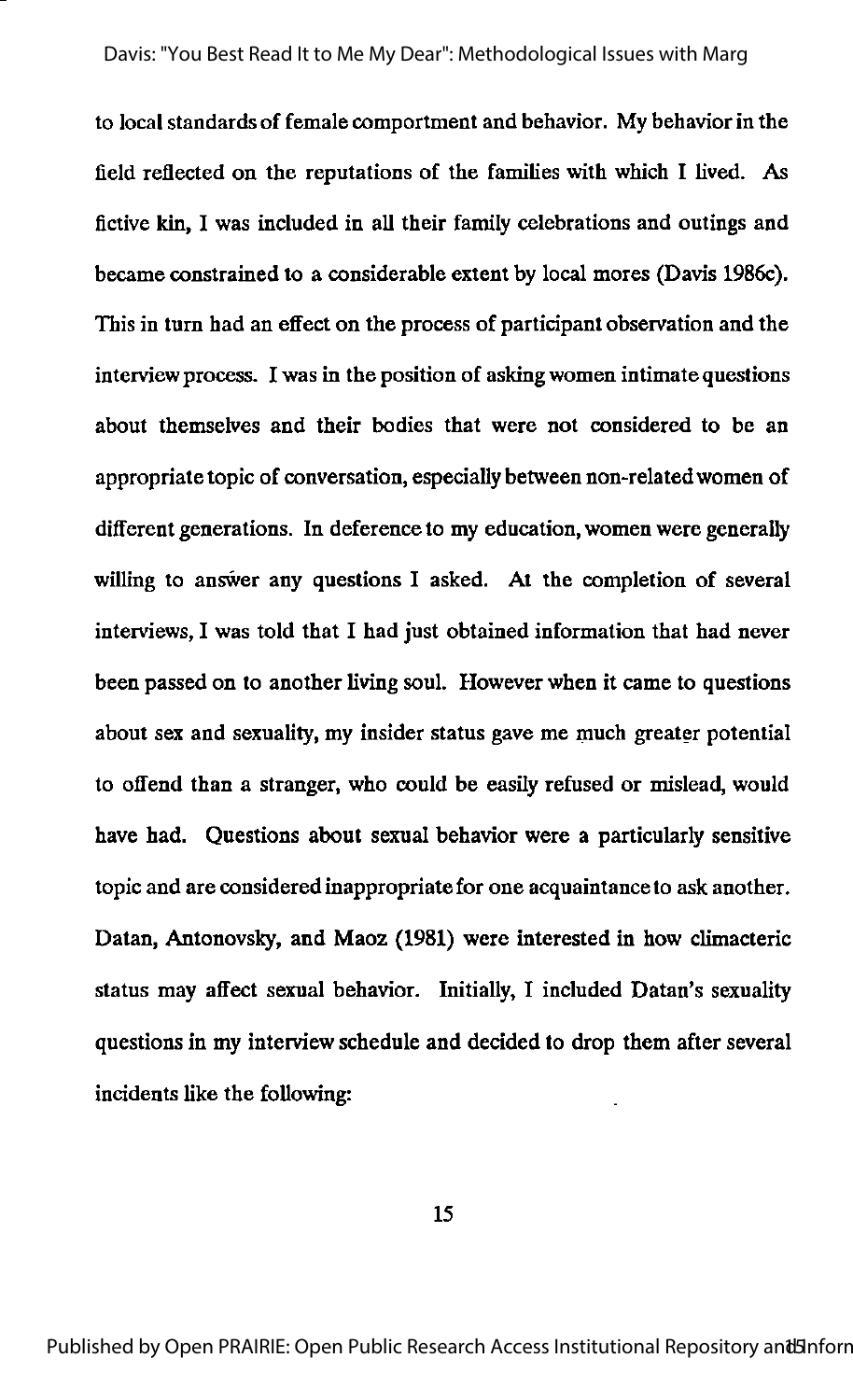## Case V

- I: As you know, there are couples who don't get along in sexual relations, although in other areas they get along very well. How was this for you over the years--were you very satisfied, satisfied, or not satisfied by sexual relations over the years?
- S; What!
- I: (Repeat question.)<br>S: Well. well: well. well
- Well, well; well, well, well ... such a question!
- I: Can you answer it?
- S: Are you going to ask anyone else or just me?
- I: It's on the list. I'm supposed to ask everyone.<br>S: I'll tells you my dear. For me t'is best now it.
- I'll tells you my dear. For me t'is best now it ever wast but you'd better not ask anyone else.
- I: Why?<br>S: They'l
- They'll run you out of town.
- I: Oh. Is there some way to reword it?
- S: I've never heard a bad word about you all this time, but all it takes is one dirty little thing like this....

In local parlance in the context of sexuality "satisfaction" or "satisfied" means "orgasm". Sex is considered to be a very personal matter and is not even a topic of conversation among married women<sup>8</sup>. While sex is a constant topic of discussion and joking, one never inquires about personal aspects of other's sex lives in the direct fashion of the Datan question. Asking about orgasms is considered particularly lewd and unseemly<sup>9</sup>. I had substantially fewer problems with women I was less intimately acquaintedwith when it came to sections on sexuality. For the most part I simply reworded the questions and fit them into a more open discussion format. I did learn the most about sexual practices in general and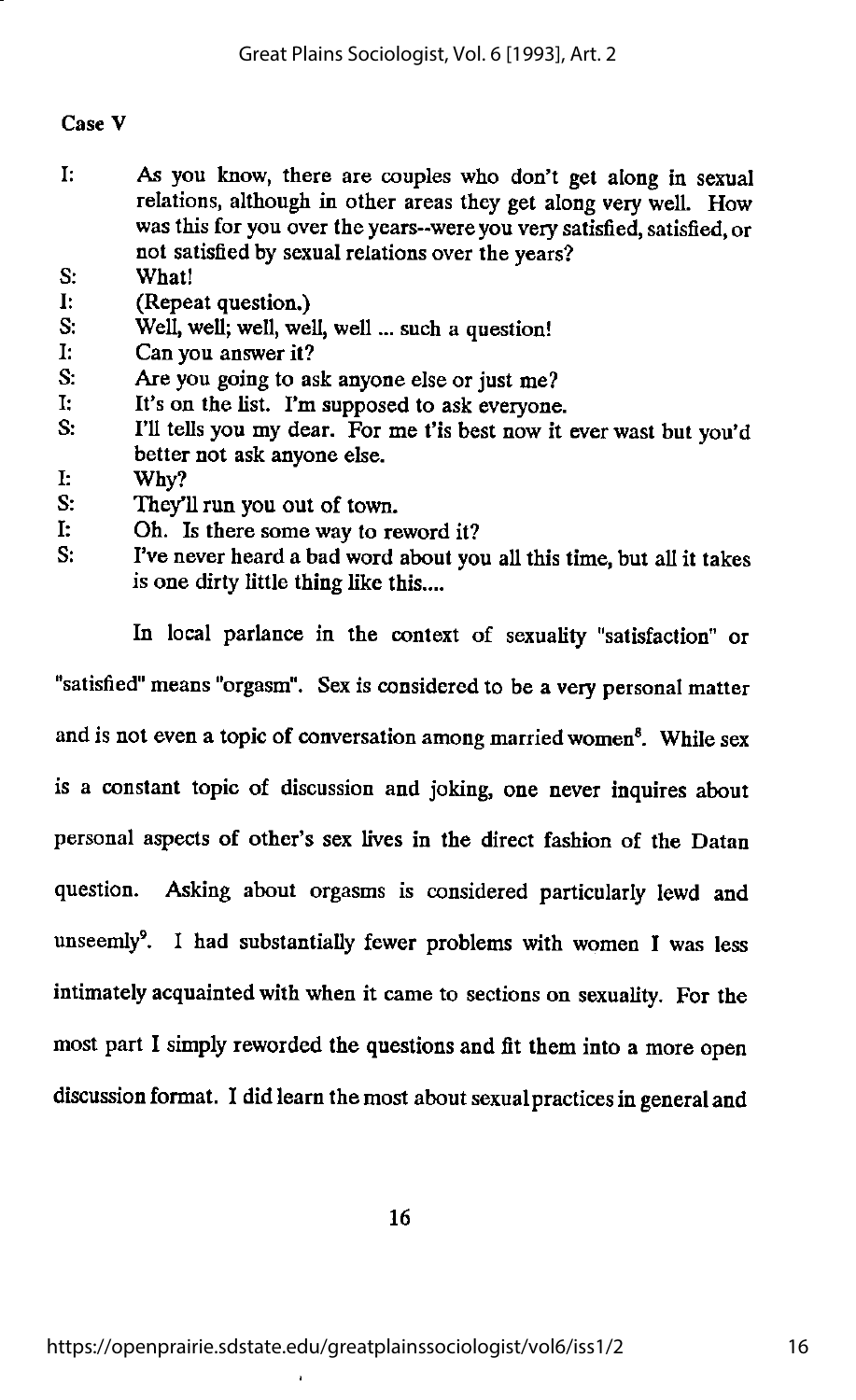orgasms in particular from talking to women who were drinking or from joking with women after viewing X-rated films<sup>10</sup>.

## Generating a Tradition: "The heroic menopause"

It is easier to detect and analyze the parts of the research process than it is to see its implications as a whole. In this section, I will consider the extent to which my questionnaires and ethnographic methods actually helped to shape women's conceptualizations of menopause in Grey Rock Harbour. My very focus on menopause gave the topic a saliency it would not ordinarily have had in village life. For one thing it gave the "mid change of life" its own term". My interviews forced women to think about their reproductive experiences in a new way. Women often answered interview queries with a statement to the effect that 'I never thought of it before'. The questions I was asking the women, in turn, raised new questions about their own experiences and became popular topics of village-wide gossip and discussion. The fact that an educated outsider would devote one and one-half years to study their experience of middle aging and then another two years to writing a book about it has fostered the belief that they, as well as me, are "experts on the menopause." As such, locals are called from relatives and friends in other villages to give advice on menopause.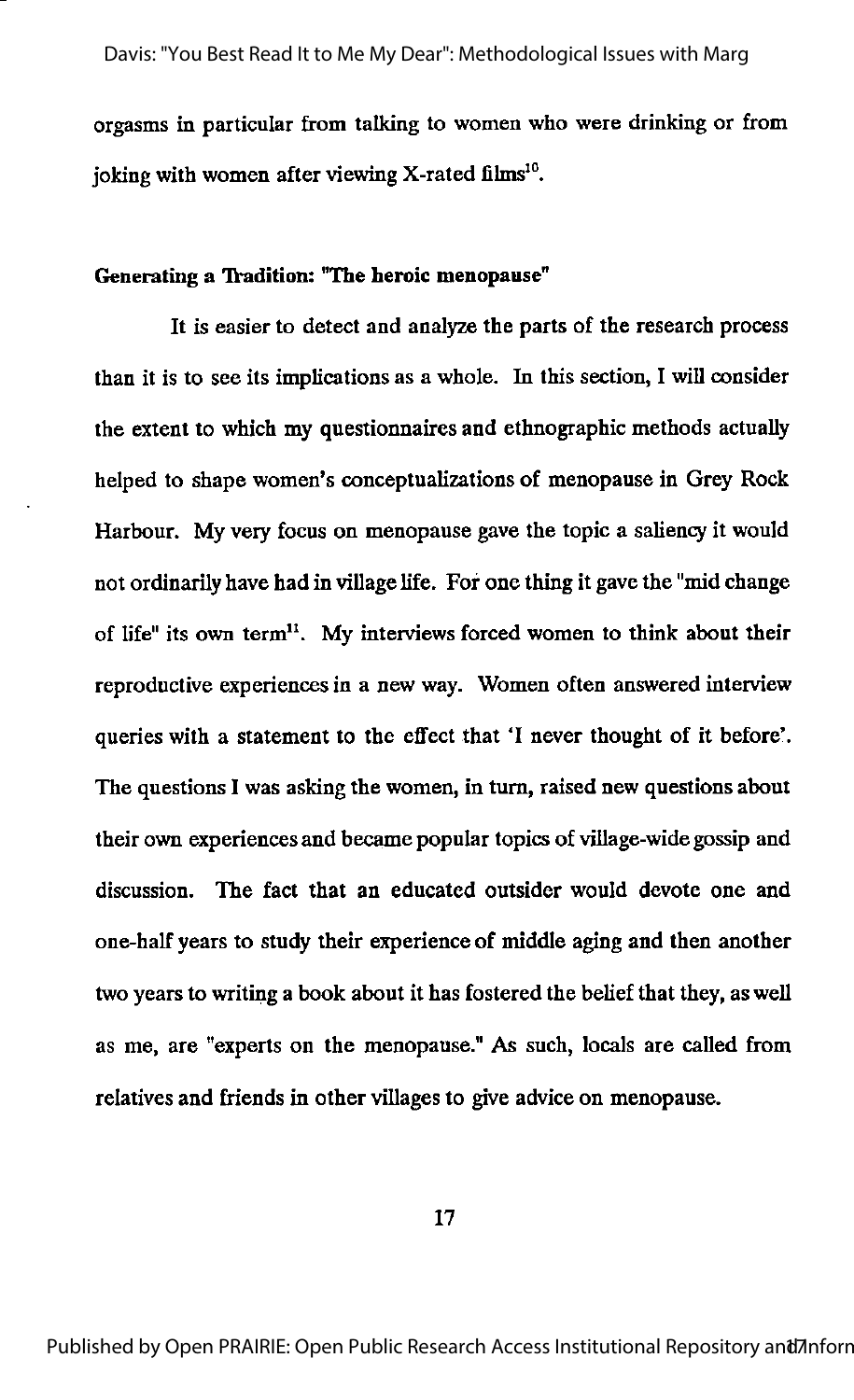#### Great Plains Sociologist, Vol. 6 [1993], Art. 2

To a certain extent the "Grey Rock Harbour menopause" is both an artifact of my methods of data gathering as well as locally derived phenomena. I have alreadycommented on how the suspicion that this was a morality or intelligence test in disguise influenced women's responses to the questionnaires (Davis 1986a). However, I also suspect that the entire interview format itself is partially responsible for the extent to which attitudes towards menopausewere negativeand related to the localethos of hardship and stoicism.

In order to make each woman comfortable with the interview situation<sup>12</sup>, I opened each interview by requesting the informant to tell me about her life. The life history is a well developed form of expressive oral lore in Grey Rock Harbour. In a tales-for-posterity-fashion, it chronicles the hardships and adventures each woman has experienced. Based on personal experience a series of stories are used to portray the woman as having wit and ingenuity as well as physical endurance and emotional strength. When well told, these stories elicit laughter, tears, and a profound sense of admiration. I followed these life histories with the questions from the Datan et al. SPIC (1981), which is designed to gather data on mood, self-esteem, status of women, changing life styles, marital, and intergenerationalrelations as well as reproductive histories. The life histories often set a tone for the dramatization of local lifeways which was reinforced by the fact that I often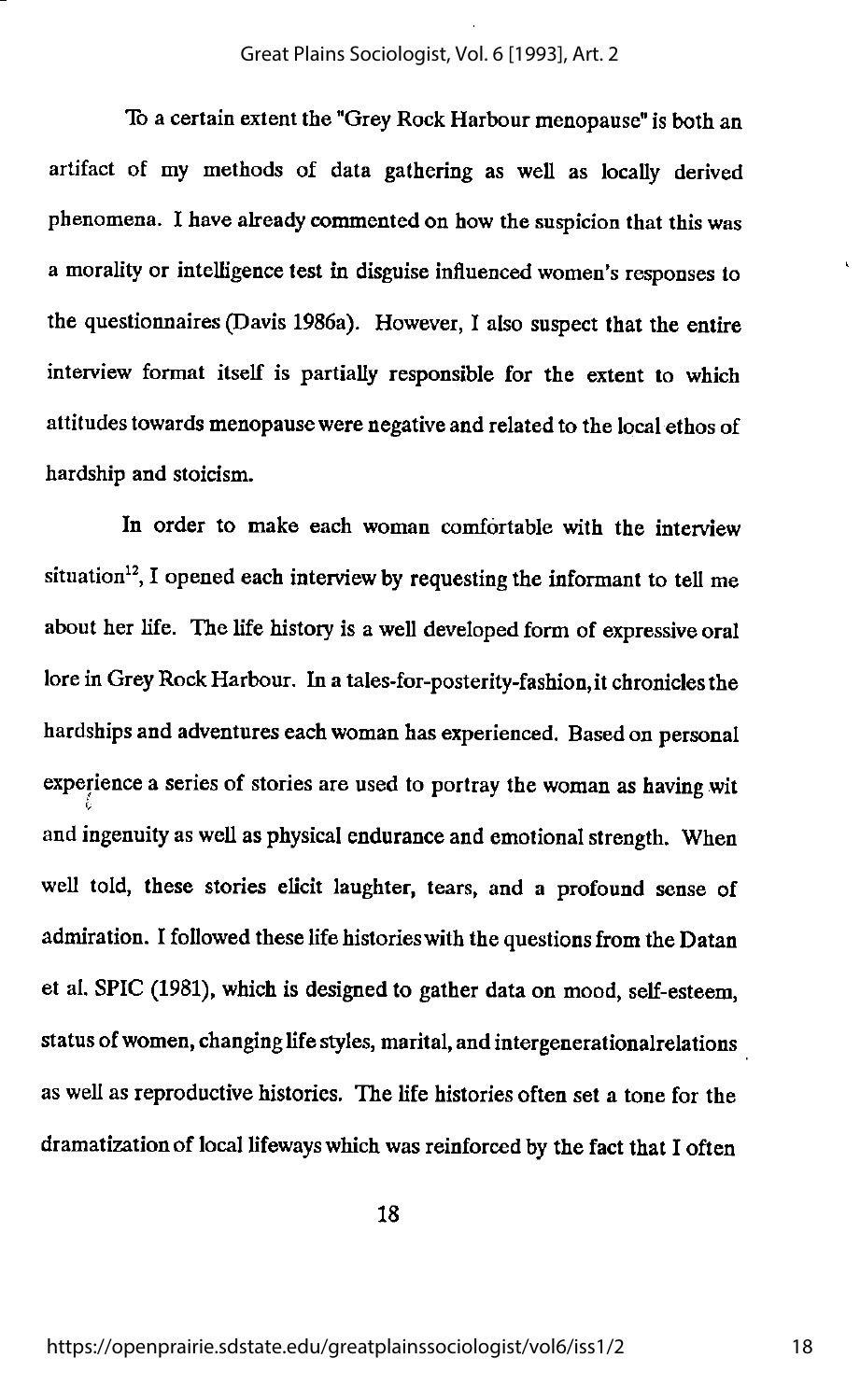combined the menopause interviews with fishermen's wives "blood" and "nerves" interviews (Davis 1983a). As I combined these topical issues with menopause so did the Harbour women. Menopause became associated with a lifetime of worry and hardship, and a negative and heroic image of menopause may have been inadvertently created through collaboration of researcher and researched.

Moreover, as part of my informed consent spiel, I had told my informants that hopefully the more we knew about women's experience of menopause in different cultural settings, the more we would be able to understand it and help women who were having troubles at this time of life. As the Grey Rock Harbour women came to understand it, they were to be used as a role models for what they considered to be weak, spoiled and pampered U.S. women<sup>13</sup>. This elicited a judgmental aspect to their ruminations on menopause that I had not anticipated. The core lesson these women felt they had to pass on to their more affluent counterparts on the mainland was the value of hard work and stoic endurance. Menopause was to be put up with and not given into. Most importantly menopausal women were not to become burdens to others.

Through my study, I had created concern over a process that was once considered normal and not worthy of much comment. These women are now sensitized to the climacteric as never before. Given their own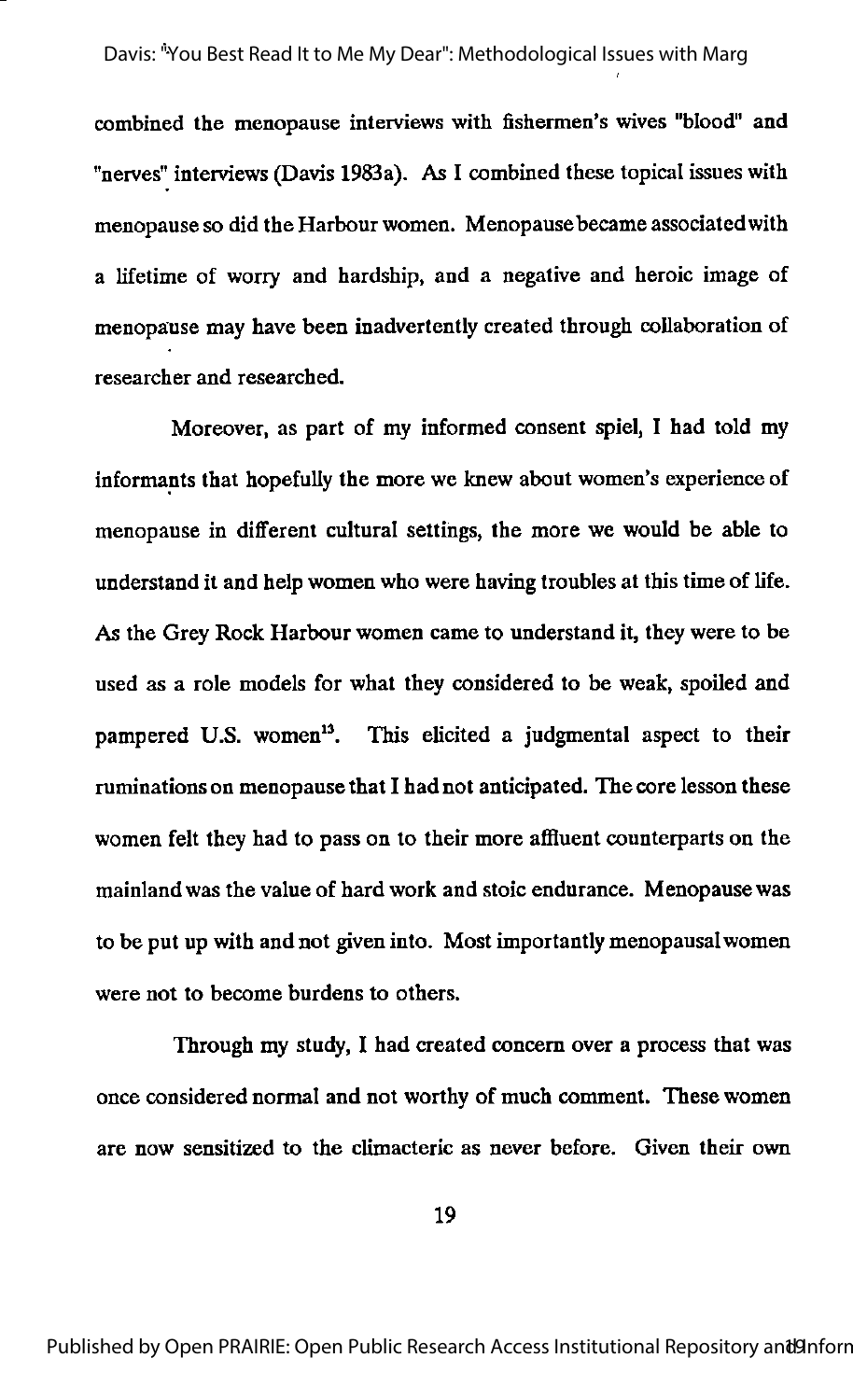proclivities they neverwould havewanted to become an example or lesson to others.

## Afterwards

In this paper, I have tried to show some of the strategic issues which t underlie researcher-informant relations. Research problems do not end onceyou get your foot in the door (which itselfis no easytask). Nor does the completion of data collection, analysis, and publication bring the impact of the research process to an end. I am just beginning to realize the effects of my own study $^{14}$ .

Methodological problems plague every study of menopause and every so-called scientific endeavor be it anthropological, endocrinological, epidemiological, etc. Problems of anafysis are compounded when we cross cultures or enter into societies different from our own. Mailor impersonal surveys raise few of the ethical concerns that community study and anthropological fieldwork does. Why then, despite all the limitations, strategic and ethical is it still worthwhile?

Although the interest in menopause research originates in clinically constructed models, it is important to remember that menopause is a normal, universally experienced life event. Both qualitative and quantitative research methods have their methodological and benefits. A good cross-

20

 $\ddot{\phantom{1}}$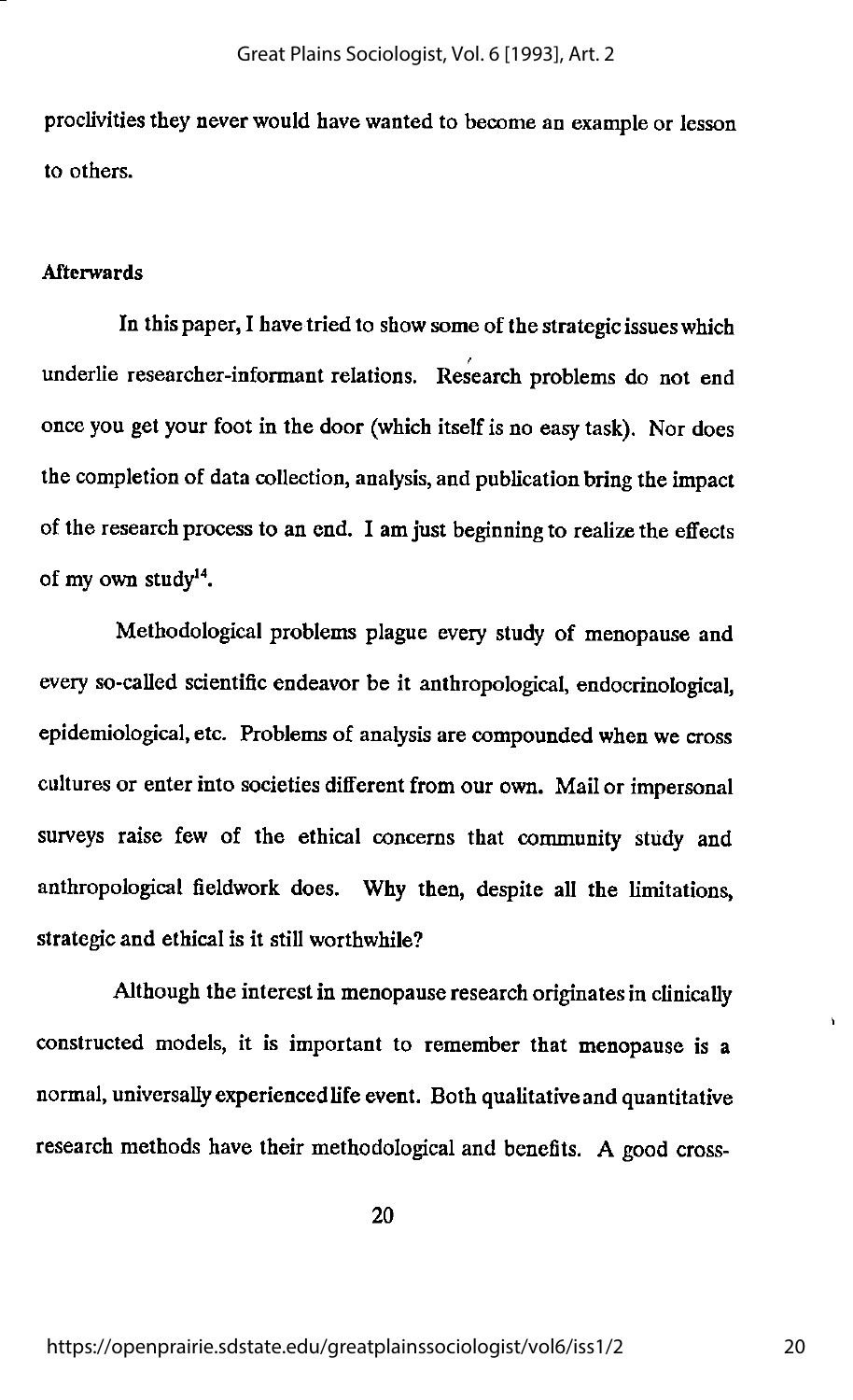cultural study should include both methods (Kaufert, Lock, McKinlay, Beyene, Davis, Coop, Eliasson, Gongnalons-Nicolet, Goodman, and Holte, 1986). It is imperative that we continue to develop and design research instruments that are sensitive to the problems of data gathering among the marginally literate or illiterate so that we have data that is comparable across a diverse range of socio-cultural settings. However, it is also important to recognize that the meaning of women's experience of this process is inseparable from the more culture-bound socio-cultural matrix in which they live out their daily lives. Although the impact of any study can be profound for the individuals of the small community and the small community itself, such studies are worthwhile. Small communities are not simple, however they do provide a useful and holistic setting, against which the complex interactions of socio-cultural factors as they affect women's experience of middle aging may be studied. This article provides no easy solutions for evaluating the comparative merits of qualitative versus quantitative research strategies. What I hope to show is how prolonged residence in the small community settingwas instrumental in understanding, on the local scene, the complex interrelationships among biological, ptychological, and socio-cultural factors as they effect menopause in the natural setting.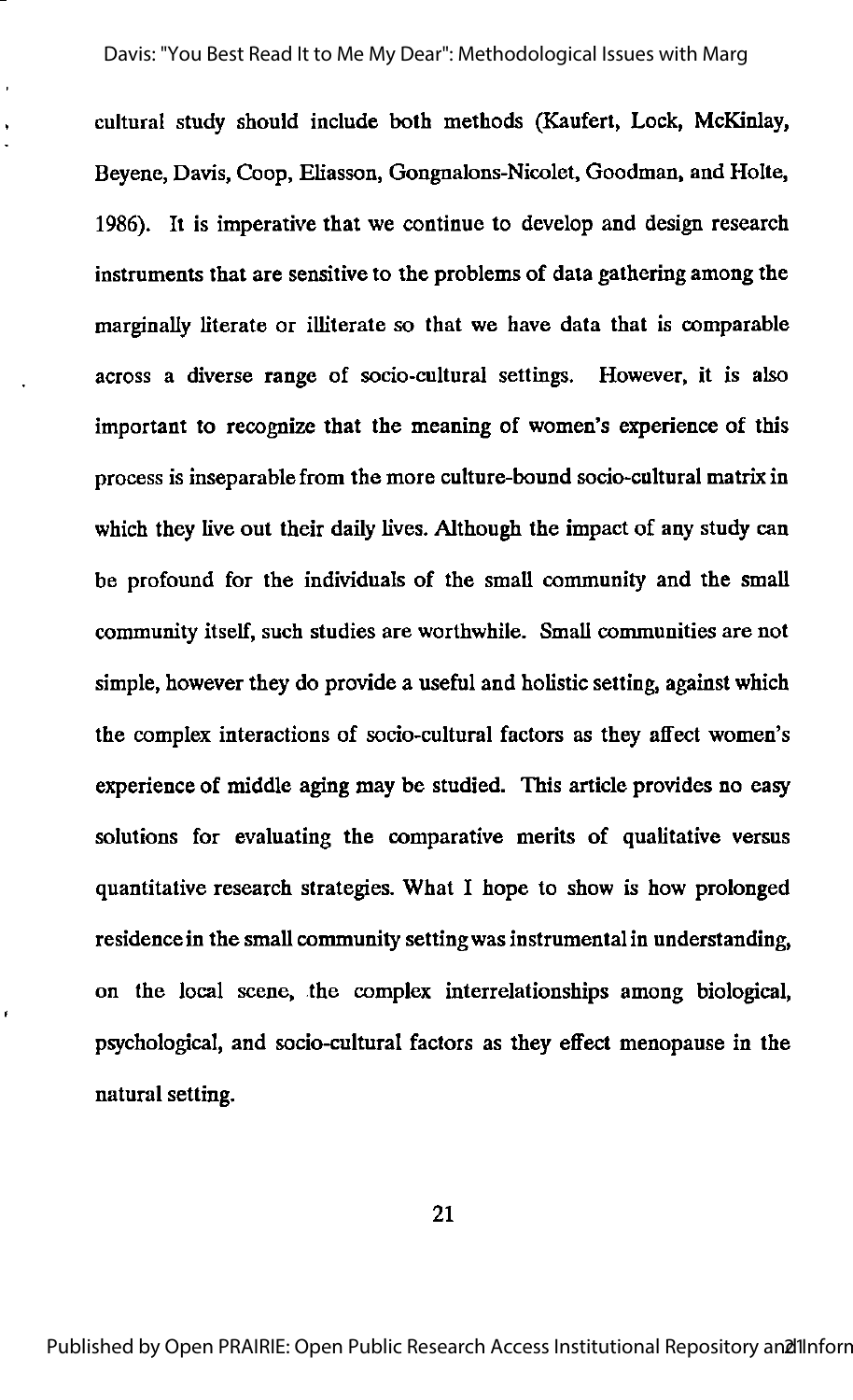#### **Notes**

1. Grey Rock Harbour is a fictitious name. Research was funded by the National Institute of Child Health and Development. Since the problems presented for Grey Rock Harbour are representativeof problems of conducting research in similar types of communities I have not present a detailed ethnography of the village. Those interested in more detail are referred to Davis 1983a. For an up-to-date methodological discussion of my return to do further research in Grey Rock Harbour, see Davis, 1993.

2. The presentation and discussion of these findings were relegated to the Appendix section of my book (see Appendix A in Davis, 1983a).

3. The problems I will recount and discuss are familiar to any anthropologist or social scientist who has worked in a small community setting.

4. In Grey Rock Harbour misbehaving children are admonished to "be good or the Black Stranger will come and takeyou away."

5. No one, except a stranger knocks ona door inGrey Rock Harbour. Kitchens are public space. Every house is entered through bridge [porch] and kitchen. You simply go into the kitchen and sitor call for the person you want to see.

6. All messages are rapidly and efficiently circulated through the telephone networks. For example, if an organizational meeting is to be postponed, people will call each other until everyone receives the relevant information.

7. Although she became somewhat of a local celebrity for "having the nerve to let himin", thiswoman did not in anyway want to be blamed for forcing this man on her neighbors.

8. I had originally intended to get a sample of 150 women from several villages (Davis, 1983a; 1986c).

9. Teenagers in contrast are extremely graphic in describing their sexual adventures.

22

 $\frac{1}{2}$ 

 $\frac{1}{2}$ Ł.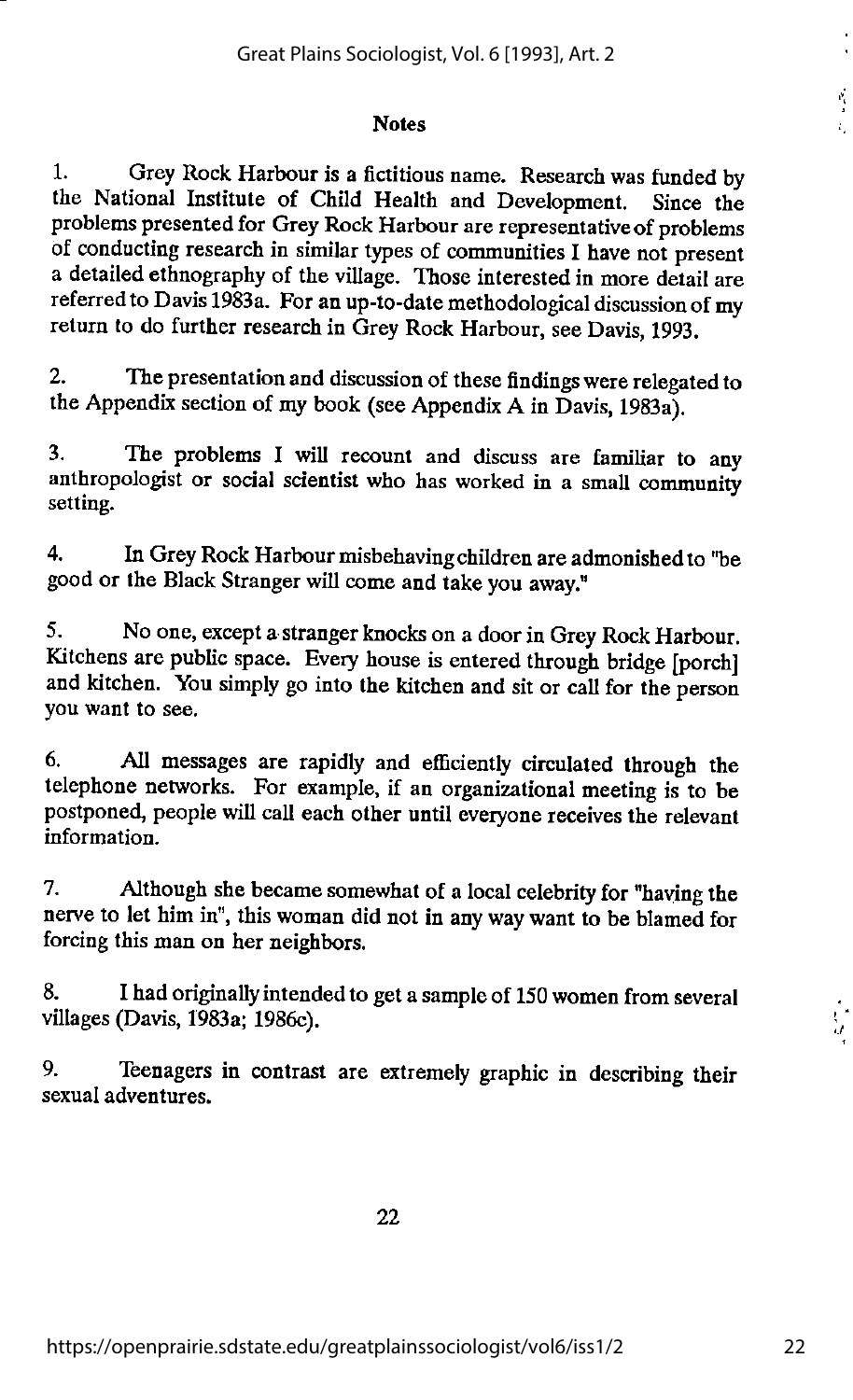Davis: "You Best Read It to Me My Dear": Methodological Issues with Marg

J.

10. One of the villagers shows films against a white wall in his home. The films shown are mainly cheap Japanese films designed for a Third World market or pornographic films. Locals view nudity as comical and find films, which show peoples "bare bums" to be hilarious.

11. The terms "the change" can refer to any number of age-graded female complaints including the following: menarche; any stage of the menstrual cycle; menstrual cycle complaints and irregularities; vaginal secretions or discharge; ovulation; pregnancy, labor and childbirth; post-partum bleeding or mood change; menopause; post-menopausal mood changes; and problems attributed to the aging reproductive organs.

12. Some interviews were completed in an afternoon, others took a number of days to complete.

13. I learnedthis from (non-interview) causal conversationswith friends.

14. For a contemporary account of the long-term effects of this study see Davis, 1993.

## References

- Datan, N., Antonovsky, A., and Maoz, B. 1981. A Time to Reap. Baltimore: John's Hopkins University Press.
- Davis, D.L. 1993. "Unintended Consequences: The Myth of 'the Return' in Anthropological Fieldwork." Pp. 27-35 in C. Brettell (ed.) When They Read What We Write: The Politics of Ethnography. Westport, CT: Bergin Garvey.
- . 1989. "The Variable Character of Nerves in a Newfoundland Fishing Village." Medical Anthropology 11:65-80.
- . 1986a. "The Meaning of Menopause in a Newfoundland Fishing Village." Culture, Medicine and Psychiatry 10(1):73-94.
- . 1986b. "The Climacteric in a Newfoundland Fishing Village." Pp. 149-159 in A. Haspels and R. Greenblatt, (eds.) Climacteric Medicine and Science: A Societal Need. Lancaster, U.K.: MTP Press Limited, pp. 149-159.